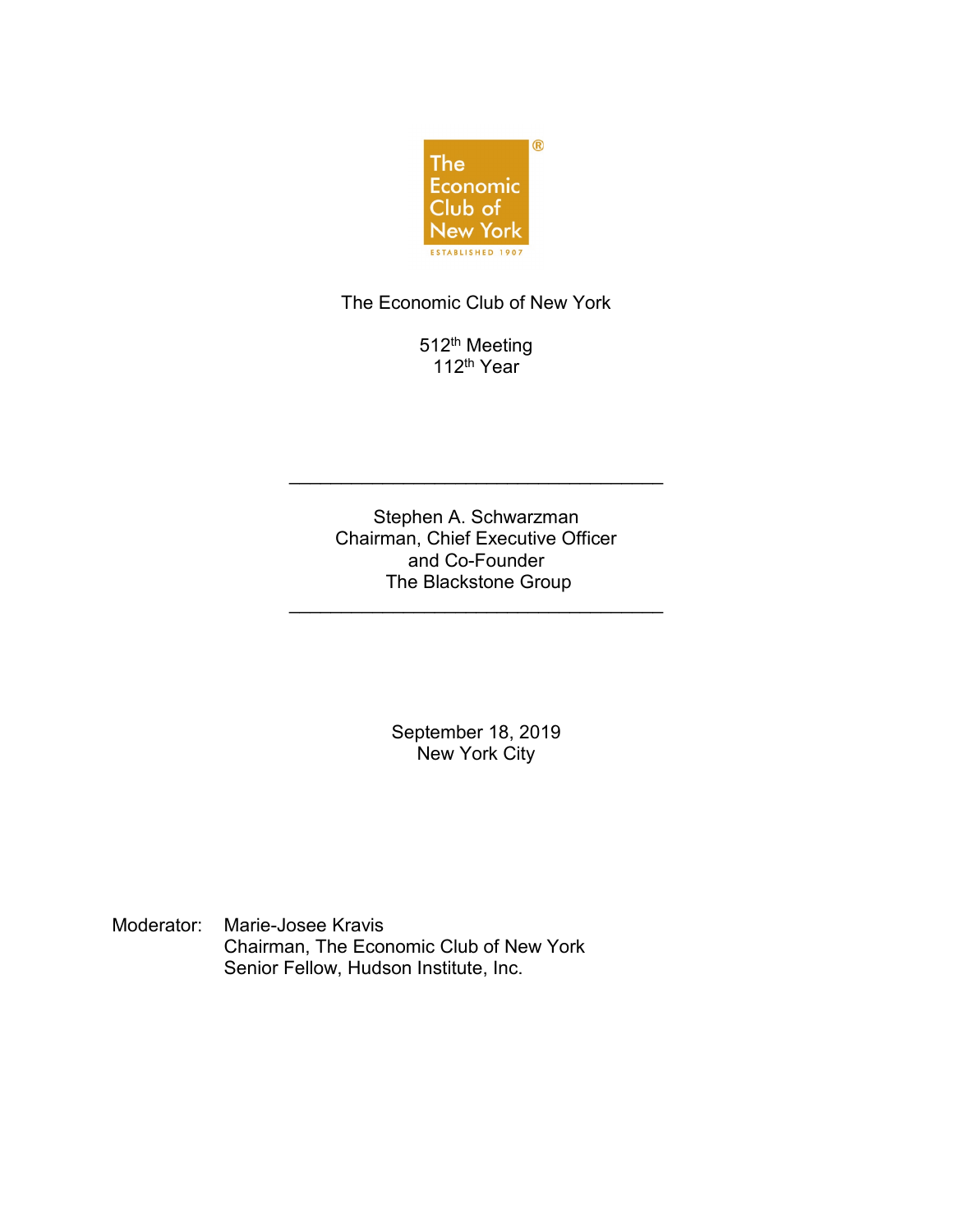Introduction

Chairman Marie-Josee Kravis

I'm sorry to interrupt your conversations, but I'm Marie-Josee Kravis. I'm the Chairman of The Economic Club and a Senior Fellow at the Hudson Institute. And I want to thank everyone for being here today and everyone who supports the Club so actively. Notably, the members of our Centennial Society who ensure the financial stability of the Club and allow us to have the very diverse programming that we have. Many of you are seated in the front of the room and I'd like to thank all of you for your steadfast support.

I'd also like to welcome our attending members of the 2019 Economic Club of New York Class of Fellows – the leaders of the future – and we're always happy that you participate in as many of these conversations as possible. The Club has welcomed – in its history – over 1,200 speakers from a variety of fields and countries, and it's always exciting to be able to expand our program and to have you here.

And it's a particular pleasure today to introduce one of the country's – and I'd say one of the world's – most consequential and influential financiers and philanthropists, Steve Schwarzman, who is the CEO and Co-Founder of Blackstone, one of the world's leading investment firms with \$512 billion, Steve, or is it, \$545, there you go, \$545 billion of assets under management. Steve grew up in the Franklin District of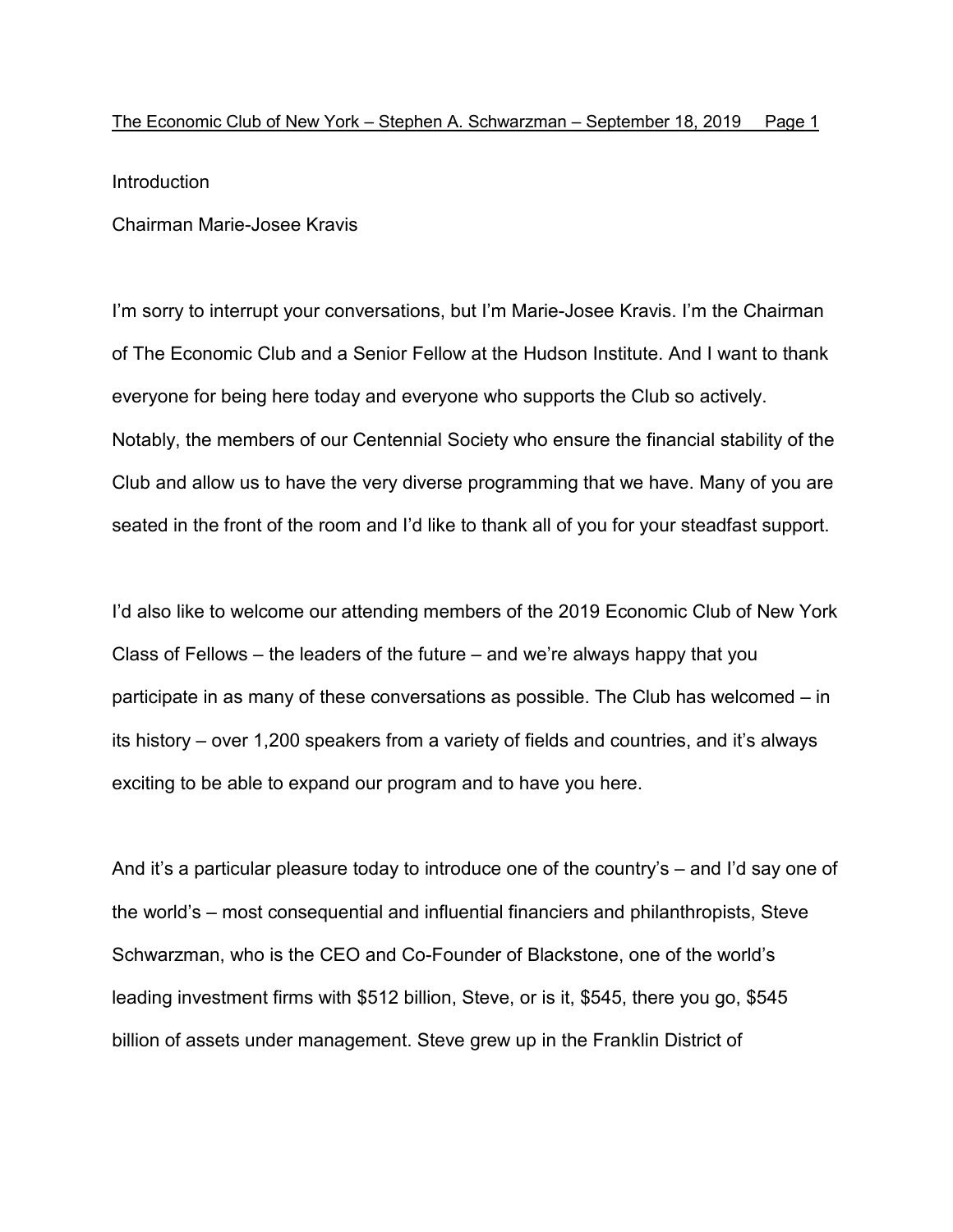Pennsylvania. He, at a very young age, worked in his family's firm, Schwarzman Linens. He pitched his father to create, to expand the company into something that could have become the Bed, Bath and Beyond. This was way before Bed, Bath and Beyond had been created or even had been a thought in, I guess, those founders' families. Also negotiated with his grandfather for better pay so Steve started at a very young age with business acumen and creativity. He then went on, of course, to Yale and Harvard Business School and had a brilliant career in the financial world, starting at DLJ, Donaldson, Lufkin & Jenrette and Lehman Brothers before founding Blackstone.

In addition to his financial prowess and success, Steve has been an active philanthropist with a history of supporting education, culture, the arts, and his major gifts have helped establish new centers at the University of Oxford, a new college focusing on artificial intelligence at MIT, a first-of-its-kind student center at Yale, the expansion of the New York Public Library. And, of course, he founded an international fellowship program at Tsinghua University in Beijing.

Steve has been active in many other philanthropies but we have to get on with the program and it would take part of the program to continue listing them all. In addition to being an assiduous member of The Economic Club of New York, Steve participates in The Business Council, The Business Roundtable, The Council on Foreign Relations, The International Business Council of the World Economic Forum. He was a former co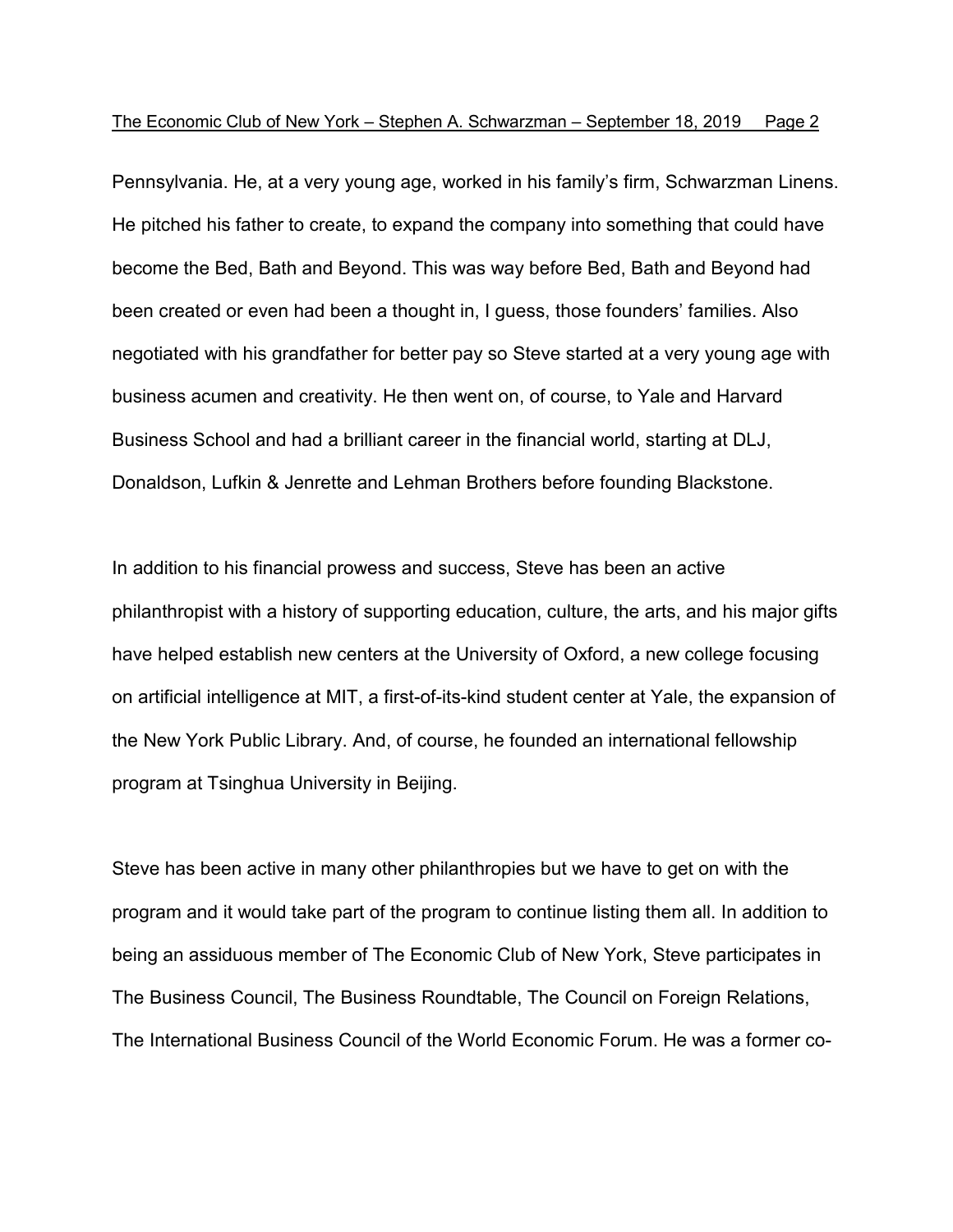chair of the Partnership for New York City and he serves on the board of the Asia Society, New York Presbyterian Hospital, The Advisory Board of the School of Economics and Management at Tsinghua in Beijing.

As a reminder, this event is on the record. There are quite a few representatives from the press who are in the room. And the format today is a conversation, which I look forward to having with Steve. And Steve, if you'd join me, we could begin. (Applause)

# Conversation with Stephen A. Schwarzman

MARIE-JOSEE KRAVIS: So, Steve, first of all, as I was listing everything that you do, I have to thank you for just taking the time to be here today.

STEPHEN A. SCHWARZMAN: Yes, it's fine. I've been a member a long time.

MARIE-JOSEE KRAVIS: You've been a member a long time and you've attended very many of our events so I want to thank you for that. But I know your book has just come out. The members have copies of the book on their chairs. I know how busy you are so it's really important that you're here today and I want to thank you. And I mentioned earlier that at a very young age you were out there thinking big, creative, and also negotiating. And one of the things that struck me in your book, and I think I mentioned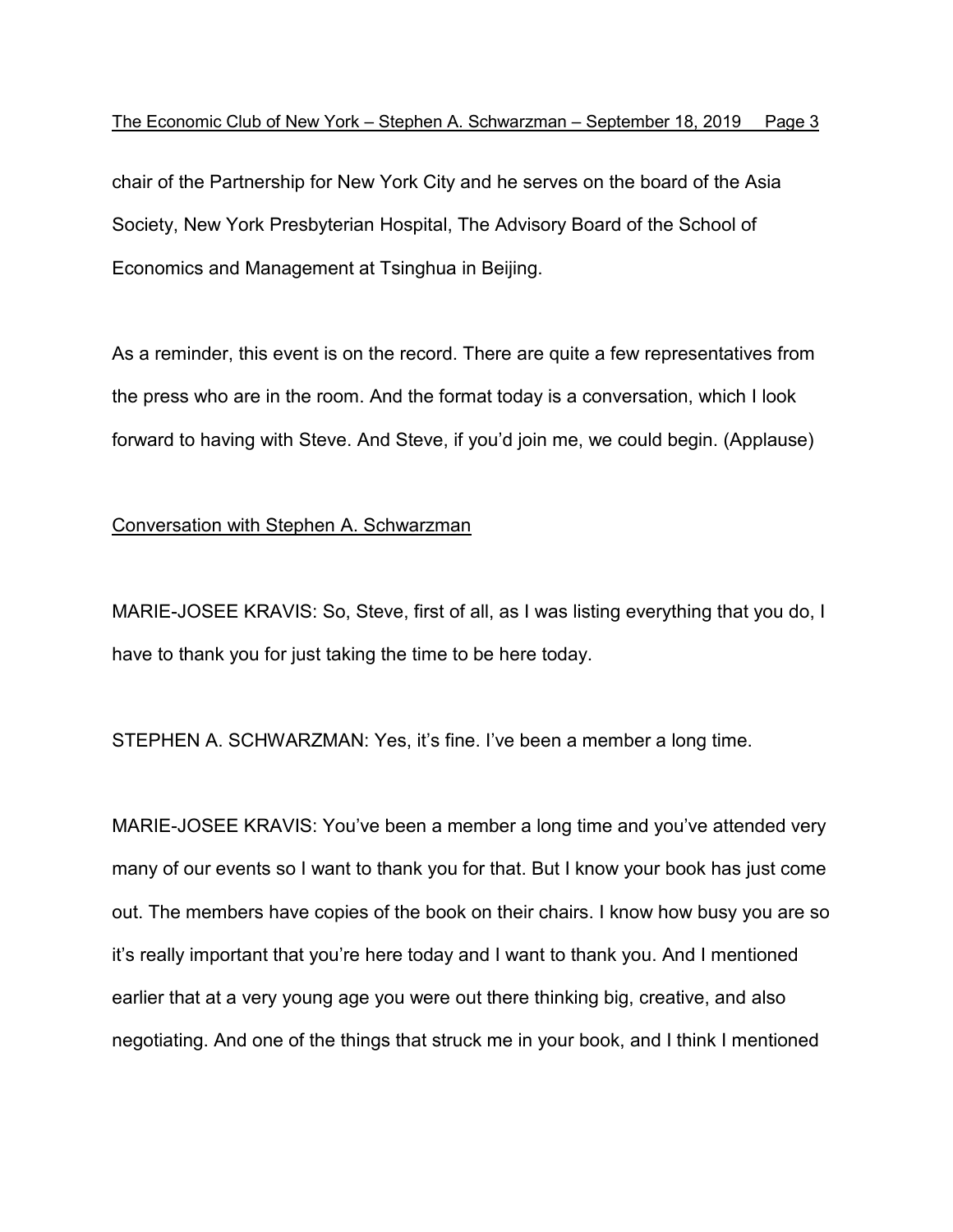that to you earlier, is that everything I looked at in this book – whether it be in finance or in philanthropy – there seemed to be two motivating factors. One of them is transformation and the other one is scale. So I wonder if you might maybe try to explain how did that come about? I mean you were, I think, 14 years old when you negotiated with your father. How did these ideas of transformation and scale just develop?

STEPHEN A. SCHWARZMAN: Well, you know, thanks for inviting me to be here. It's good to be here. In terms of Marie-Josee's question, you know, I've always thought about doing things in a way that what could be the best outcome. And if you see something, how big can you make it? Is it worth your time? Because doing little things, you know, can be fine, but then you're fully occupied so you don't have time to do bigger things. So, you know, with our store in Pennsylvania – by the way, I asked my grandfather for a raise, I was getting 10 cents an hour, and I didn't put this in the book – I should have – he said, why do you think you're worth 10 cents? (Laughter) And I thought about it and I realized he was right. I probably wasn't worth 10 cents an hour.

MARIE-JOSEE KRAVIS: But you got 25 cents.

STEPHEN A. SCHWARZMAN: At that point, I just asked for 25. I think with my dad, I mean he was running a store. I was, you know, sort of started as a kid. And there were a lot of people who came into the store. And I was in charge of the handkerchief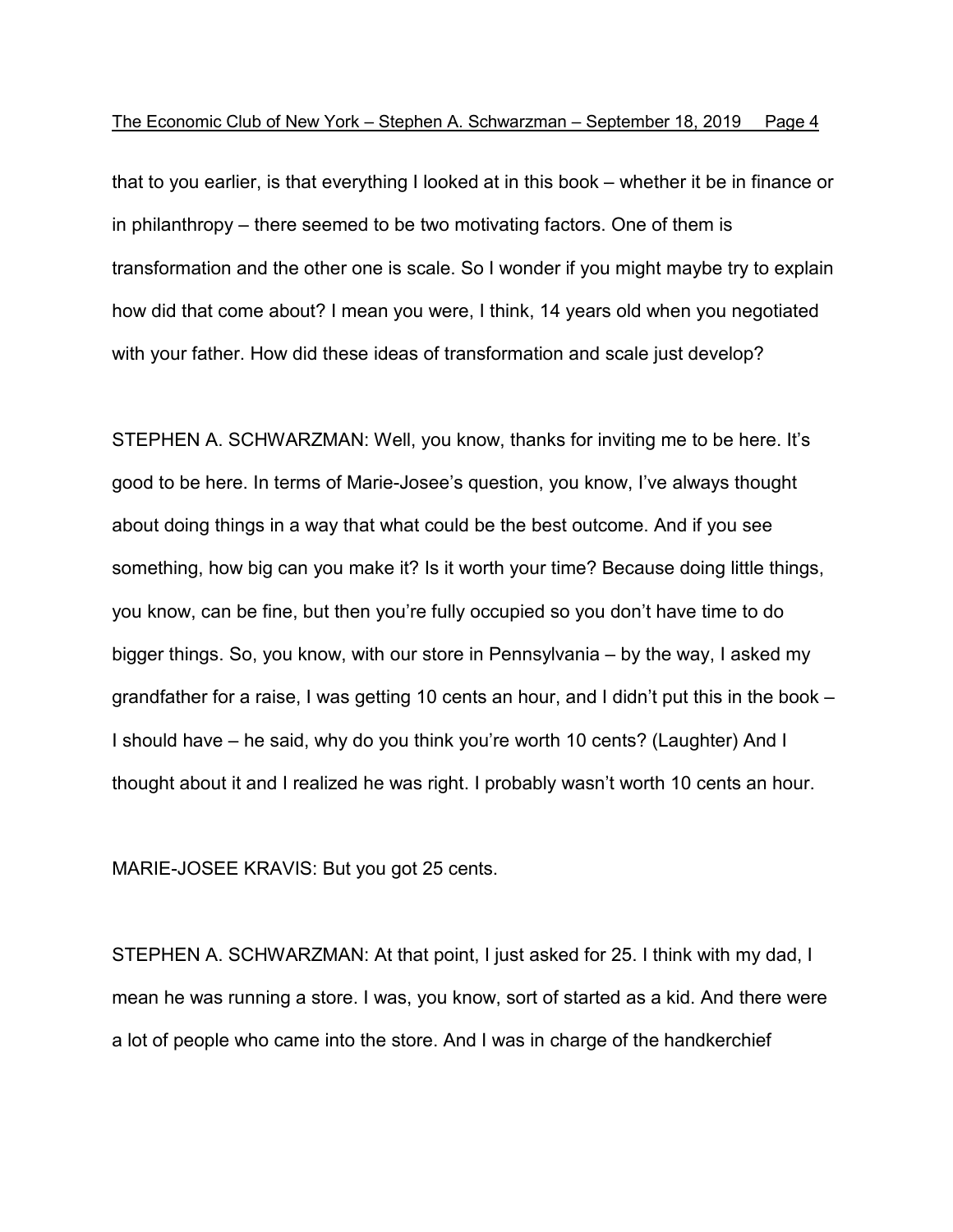department so I took linen hankies out in a box and, you know, sort of people would play with them. Sometimes they'd buy them and then I had to put them back in the box and put them into the counter. And this is not, you know, high value-added work. And I sort of was looking around. There were a lot of people all the time. And I said, Dad, why don't you expand the store? He said, what do you mean expand it? I said, well, why don't we take it, you know, all over the country? And I said, it's clear that this works so it should be everywhere.

#### MARIE-JOSEE KRAVIS: How old were you?

STEPHEN A. SCHWARZMAN: Fourteen. So he said they'll steal from the register if I'm not supervising it. I said, Dad, there's stores all over the country that, you know, it's like a chain and somehow, they've figured out how to protect the register. So then he said, well, I don't think I want to do that. So I said, well, we can expand all over Pennsylvania. That should work. And he said, I don't want to do that. So then I said, okay, let's just open like six or seven stores in Philadelphia. And he said, I don't want to do that either. I said, Dad, this is like a can't miss because all you do is you take the same basic store and it'll work. It's working here. It should work everywhere. And he said, well, I don't really want to do it. So I said, why don't you? He said because I'm a happy person, and I'm happy just the way I am. I have a house. I have two cars. I have enough money to send you and your brothers to college. And I don't aspire for any more. And I sort of was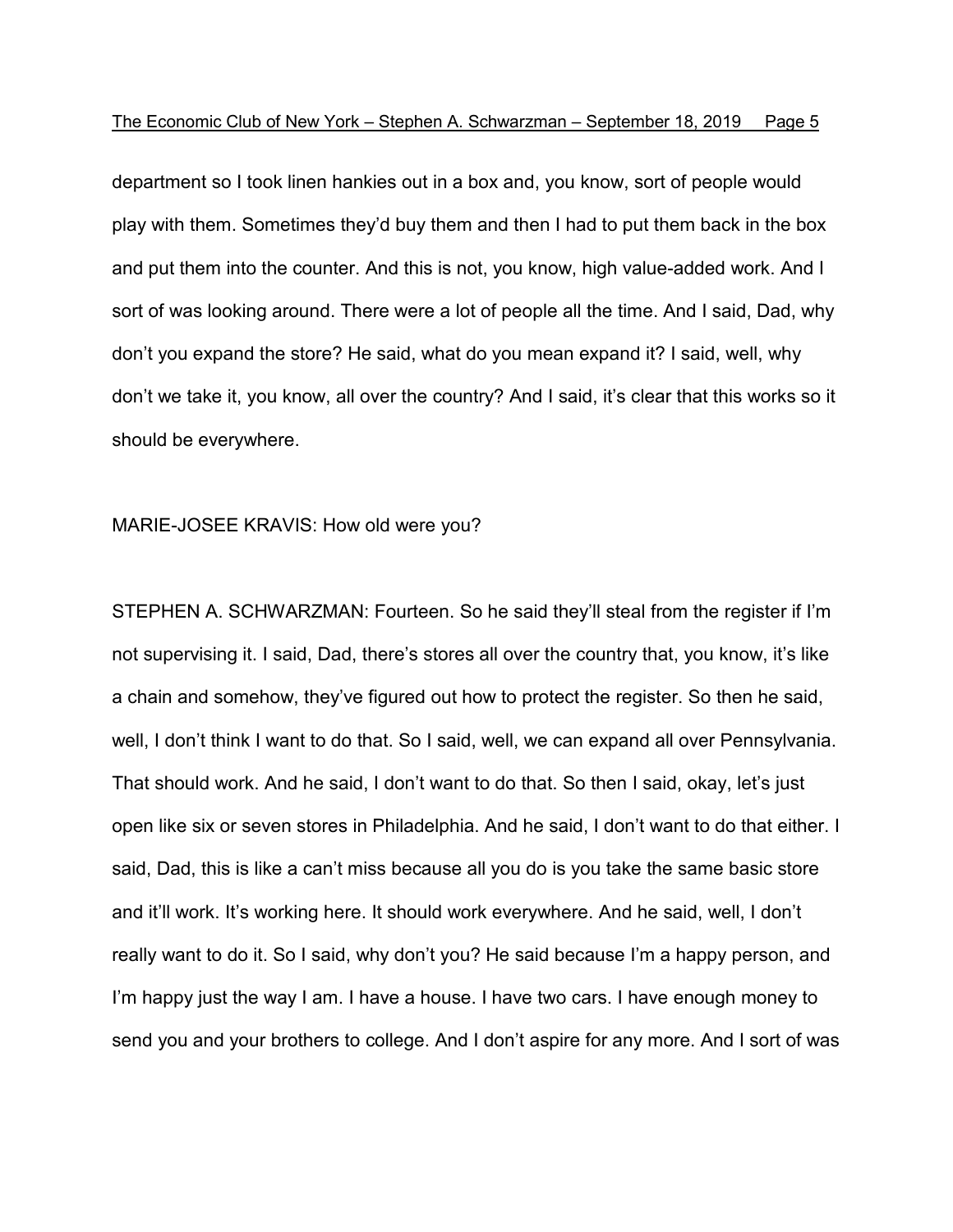trying to take that in. I'm obviously still trying to take it in. (Laughter) And, you know, the idea that he could just be happy with that. He was always happy. I mean that's one of the wonderful things. You don't pick your parents, but when you have good ones, you know, you get some of that stuff yourself, right? You inherit that – characteristics. And I'm pretty happy. But I can always be happier. (Laughter)

MARIE-JOSEE KRAVIS: But you have a different aspirational gene.

STEPHEN A. SCHWARZMAN: Yeah, you know, I always like to look at things and say what is the most amazing thing that we can do with this idea. And it's got to be pretty amazing to get me to do something. And once you do, if you pursue what I call worthy fantasies, right, and your job is to make them into reality, when you do that, you know, you can bring other people into your dream.

MARIE-JOSEE KRAVIS: So I think one of your first job interviews when I asked you what you wanted to be, you had said a telephone switchboard. So that was the idea of bringing ideas from everywhere...

STEPHEN A. SCHWARZMAN: Yes, that was an unsuccessful interview. I don't recommend you tell anyone you want to be an inanimate object. But I did that in college because I was trying to figure out, like a lot of things I do, how do I want to feel? Or how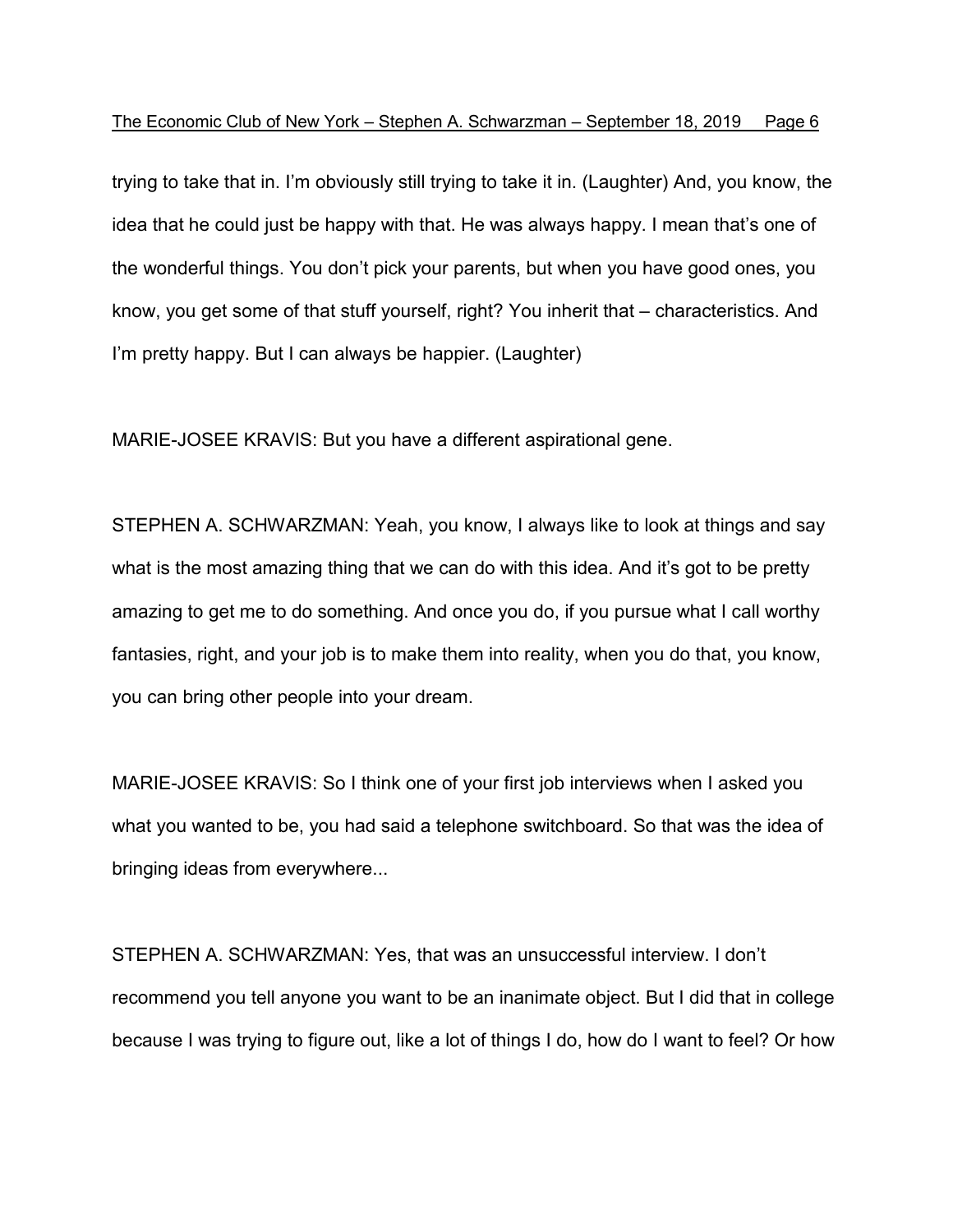does somebody want to feel, you know when they're doing something with us? And I wanted the sensation of having a lot of feeds, because I'm not a self-starter in that sense. I respond to like information and data and things that people say. And then, you know, sort of have it all come in, run around your head as a central, you know, computing unit, and then out it goes. And you put that information, once it's processed, into a different place. So apparently, in 1969, this was the wrong idea to be selling to people who were interviewing you. But fortunately for me, that's sort of how my life worked out. You know that's what I sort of do.

MARIE-JOSEE KRAVIS: But you take information from a variety of places. For example, you know, when you were at Yale and you overthrew a, what, 268-year tradition with parietal housing. How did you do that? I know that you did surveys and so on. But how do you get people who think so differently from you to adhere to your vision?

STEPHEN A. SCHWARZMAN: Well, you always try and figure out how a person you're dealing with is, what's on their mind? And if you know what it's like to be them, it's pretty easy to deal with them. They don't have to say much. Right? So, if you're trying to change something that's been around for 268 years with women in the dorms – I went to an all-male school, I was in the last class – then you realize that the administration has a reason they keep turning down people for 268 years. Right? So they're going to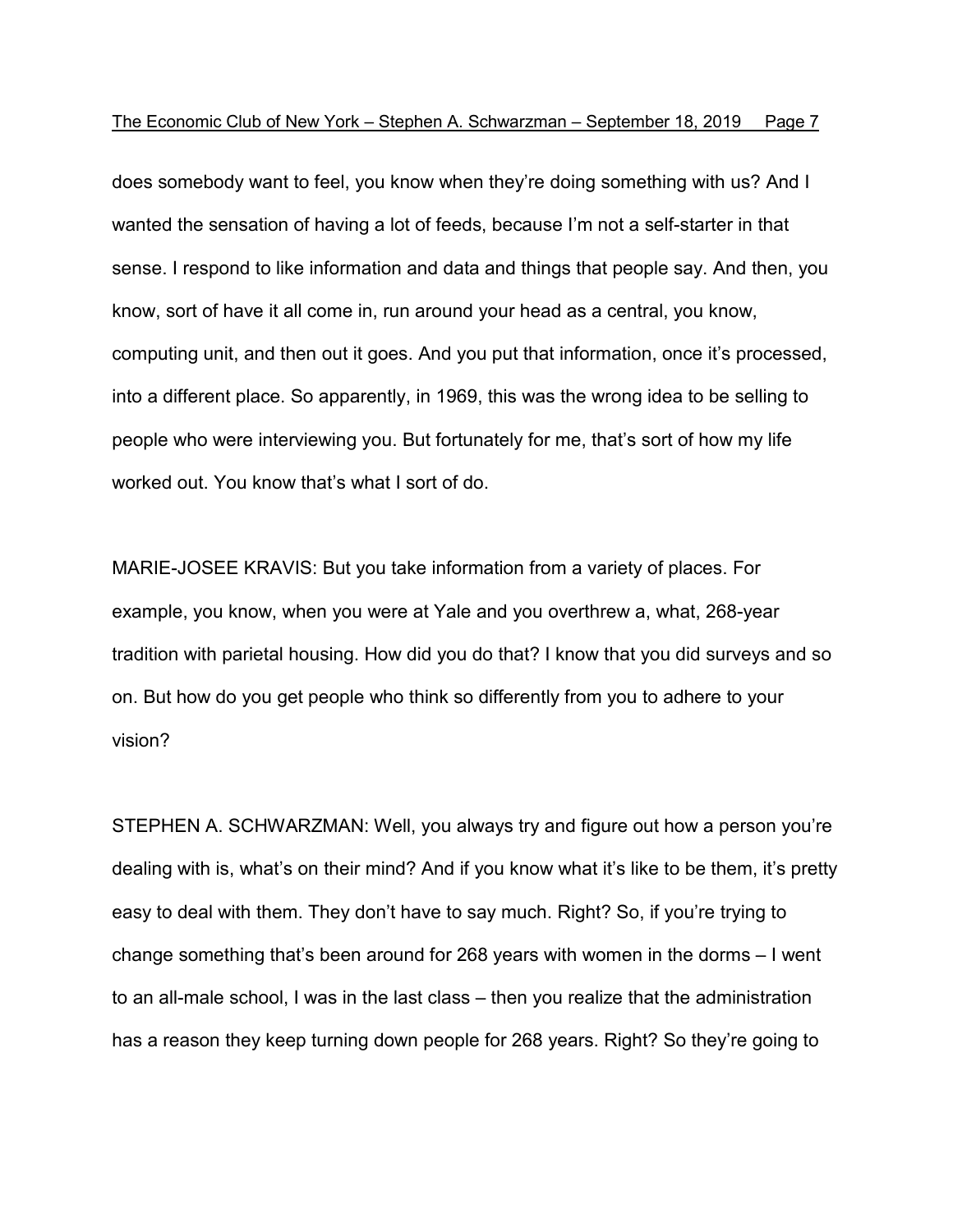think that if you have, you know, sort of women in the dorms at all hours that you're going to be having parties. It's going to be noisy. It's going to be disruptive. Your roommates won't be able to do their studying. And you just think about all the objections that you can have. So I knew if I went and talked to those same administrators, it would be 269 years that they'd turn it down. So the only way to make that change is to defeat those arguments. And the way you do that is you ask every undergraduate in the university for their views. So I designed a survey and we had 11 colleges and I got one person to stand at the dining room when people walked in. They gave them the survey and then there was a little basket when they walked out. This isn't high-tech. And they all filled it out and then I got it and a few of us just tabulated the results. And the results were roughly, I think it was 99.6% of the kids said I don't have any objections, do whatever you want. So then I got a friend of mine who was the number two guy at the newspaper, Reed Hundt, lovely guy, ended up as head of the FCC. And I said, Reedy, we got this survey. Would you print it in the newspaper? He said, sure, I'll put it on the front page. Four days later, 268 years of prohibition was just washed away, because you took away the objections that people had. So things like this, in a way, are just logical. And if you know what somebody's issues are and you can, in effect, defeat that argument, then people mostly give up.

MARIE-JOSEE KRAVIS: Do you think that applies today? I mean we're so divided politically, socially, economically, and we talk a great deal about some of these issues –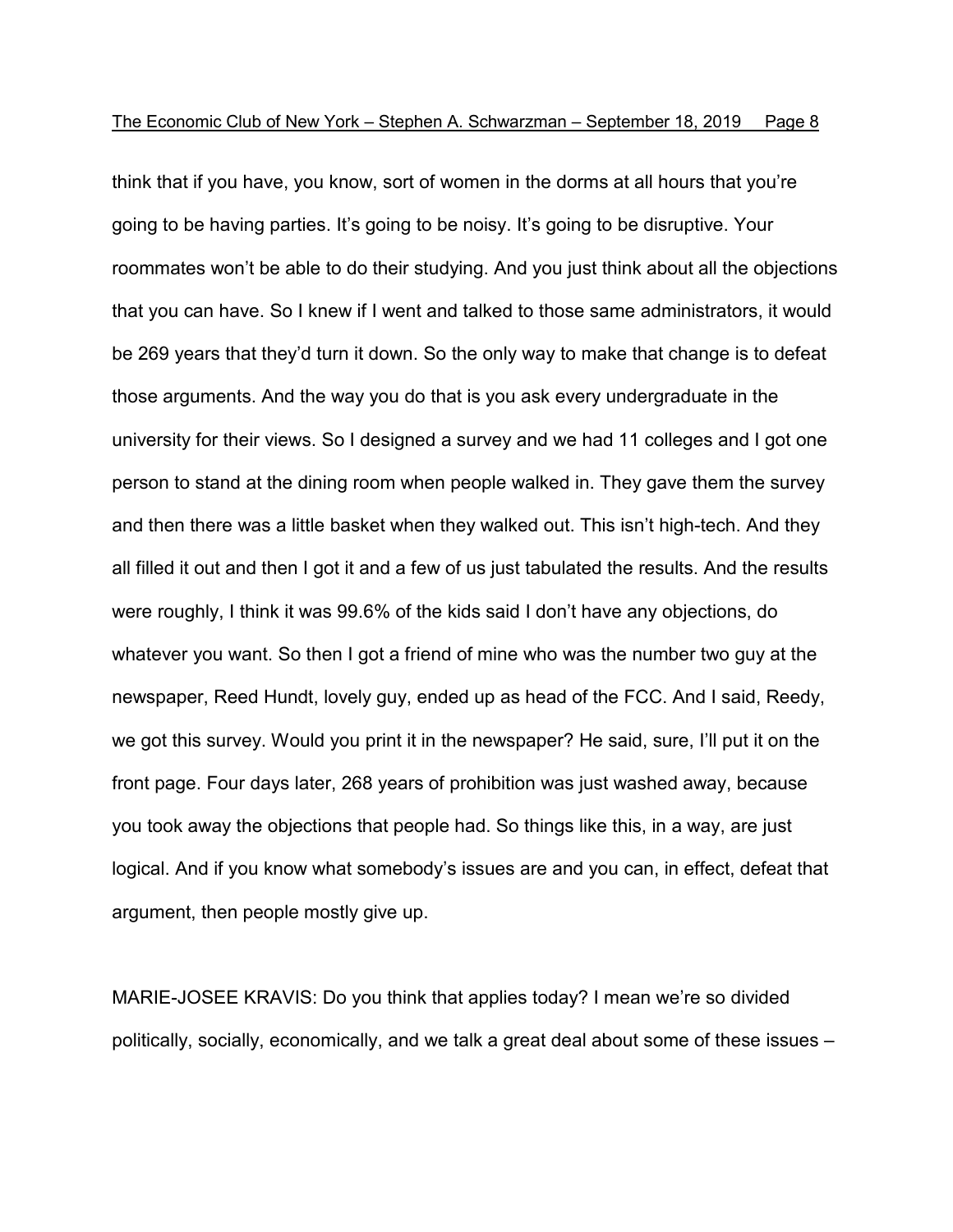inequality notably. But there doesn't seem to be the ability to create that kind of conversation or willingness of putting yourself in the other person's shoes.

STEPHEN A. SCHWARZMAN: Well, it depends whether everybody, anyone's trying to be practical and achieve something or whether they're just stating an ideological position. You know increasingly ideologies are tough to change, you know, and particularly when you use that as a filter for understanding of all facts. And so it is a bit discouraging when you show people, you know, facts that end up in failure that are inconsistent with their ideology, they'll continue to do the same thing and create failure. That's a new concept, you know, for our society. You know Americans historically have been unbelievably practical, you know, solutions-oriented, what's good for everybody. And now those lines, you know, have changed. And I think because it doesn't work well, you know, there will have to be a change back because just at the rate we're accelerating, it's not going to be helpful to society.

MARIE-JOSEE KRAVIS: You're a member of The Business Roundtable and, of course, The Business Roundtable made its quite dramatic statement a few weeks ago talking about the responsibility of business towards a number of social issues. And how do you think that works out, and you're a practical person, in a practical way? If a business decides or a bank decides it has to close the bank in a community, do community interests come before shareholder interest? How are you going to balance, or how do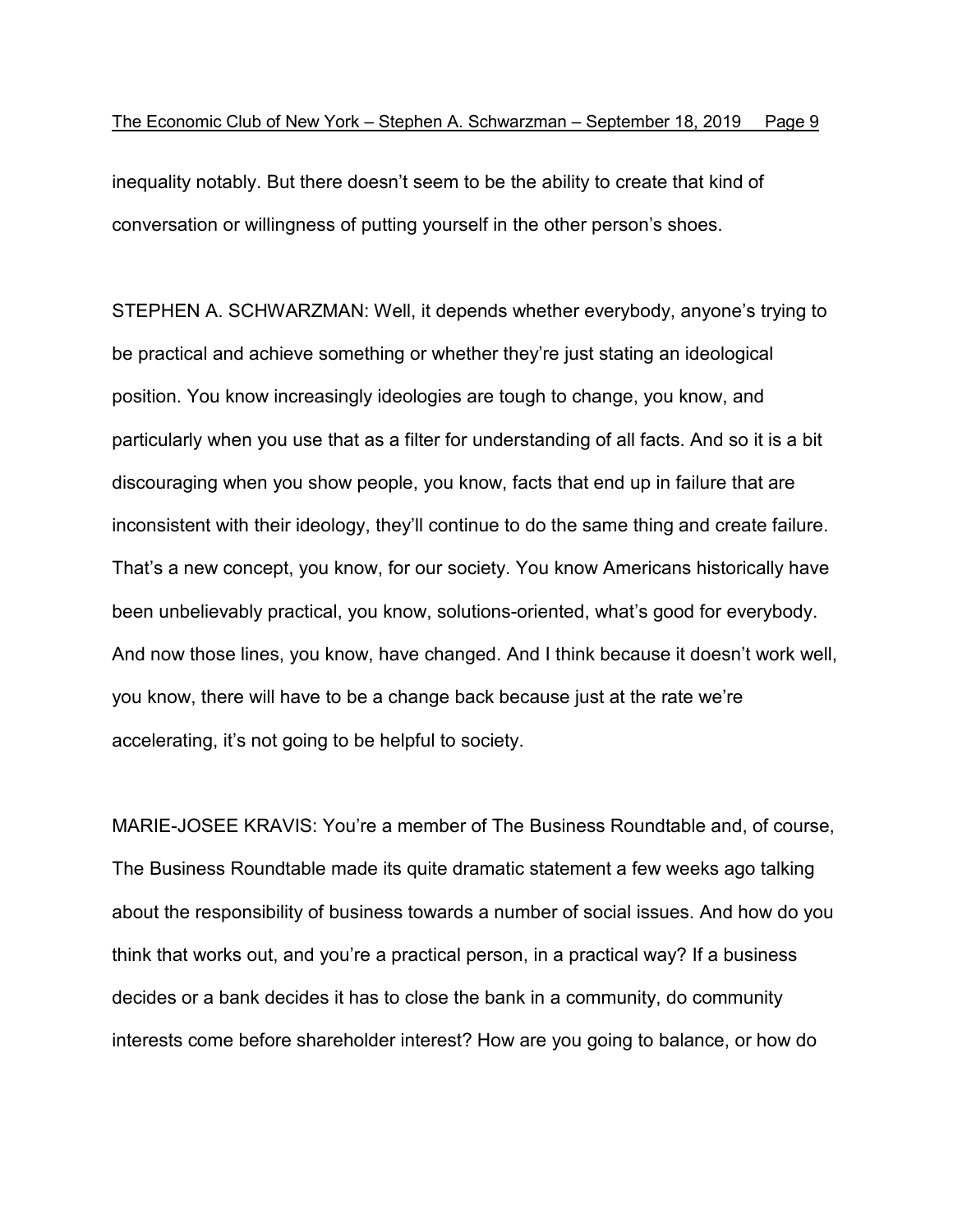you think business balances these now sometimes conflicting goals going forward?

STEPHEN A. SCHWARZMAN: Yes, this is a challenge for business. And the reason why you have, you know, a statement of the type where instead of just making a profit you have, in that statement, pretty much equal responsibilities to your community, your employees, your suppliers, and there was one other constituency. And part of the reason, I think, why people went ahead with that is because our governmental structure is not providing the solutions for those constituencies. And so, you know, people are looking around, can somebody help with those things. And the business community is very large and substantial resources and so where else are you going to turn? And I think what's interesting is that the business community, certainly the BRT members, the large firms in the country, are already doing all these things. You know if you're running a company, you know, you have to help the communities that you're in. You know we've hired, Blackstone, for example, 75,000 veterans. I thought that was important. You know, we have 80% of our people volunteer time for charitable stuff, you know, on office time. We pay them. So these types of things, sort of being diverse, sort of paying your people well, having sort of lifetime education, these are all things we do as a matter of course. And so I think the large companies, you know, have all bought into this, and I don't regard that in effect as controversial. The BRT statement is a little confusing because it says all five areas are like equal with profit being identified as the last one. I think that's a tough way to manage. You always have to know what your primary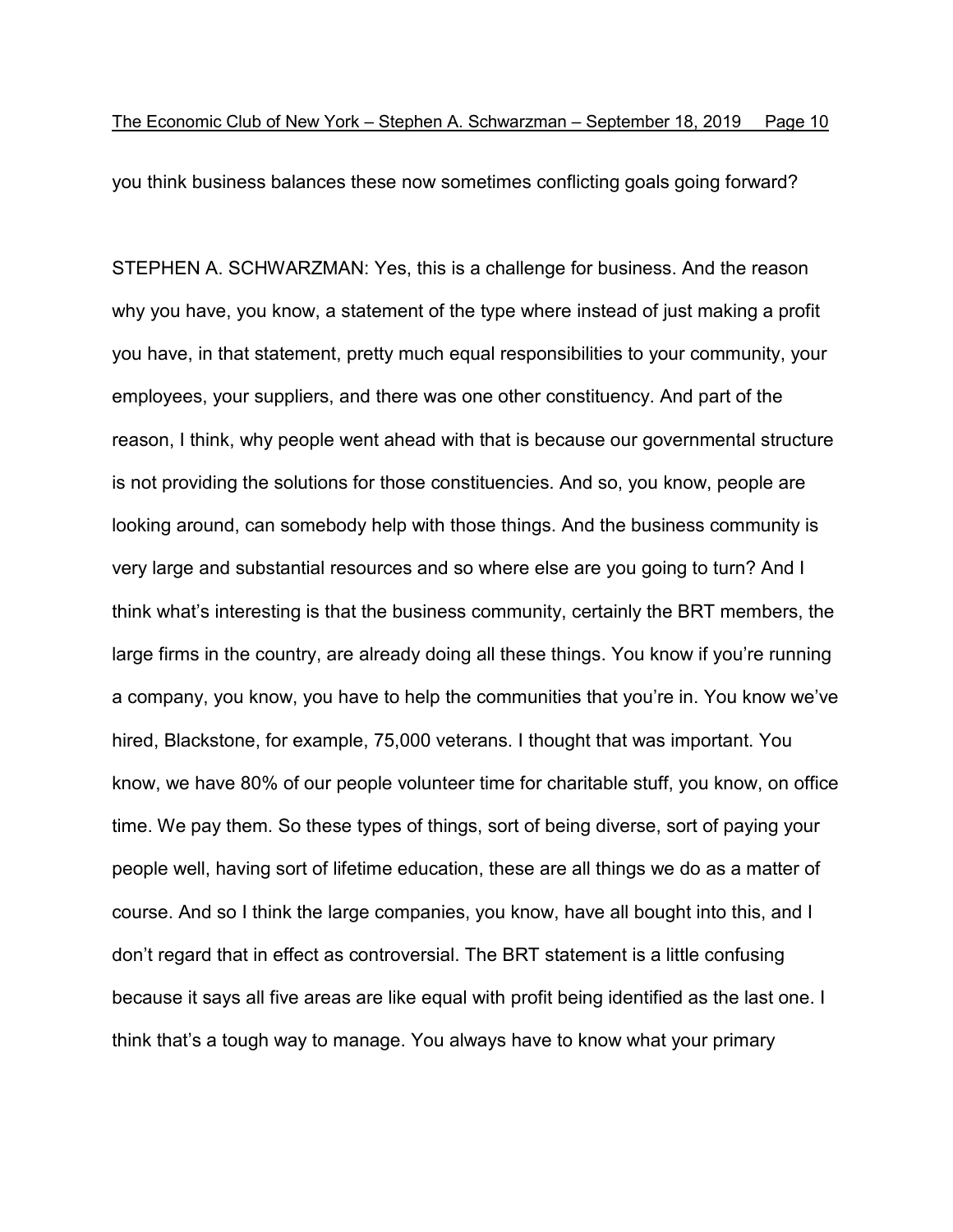consideration is and, you know, sort of I guess Steve Mnuchin came out against signing that and so did the Wall Street Journal, so did Bloomberg, so did The Council of Institutional Investors. We didn't sign it, but that's a side show – signing, not signing. Believing that all these things are important and doing them is what's important.

MARIE-JOSEE KRAVIS: Well, you've certainly been very successful at generating extraordinary and sustained profits and helping pensioners and state pension funds and your investors across the board. But when you started Blackstone, you didn't want to repeat some of the issues that you had encountered, both at DLJ, lack of training, and so on, some of the infighting that occurred at Lehman. So maybe if you could talk about building the Blackstone culture because that's really central to what you did.

STEPHEN A. SCHWARZMAN: So all of us worked at different places and, you know, if you only had one job you have one experience. If you worked at more, you saw that there were other ways to do things. And so, you know, I learned a number of lessons because when I was hired at DLJ, I was 21 years old. I know this sounds a little incredible, I didn't know what stock was. Bonds, I knew, because we had a savings bond, you know, program at my elementary school. So I knew what a bond was. You got some interest. But a stock, I never had anything to do with.

MARIE-JOSEE KRAVIS: You sure learned quickly.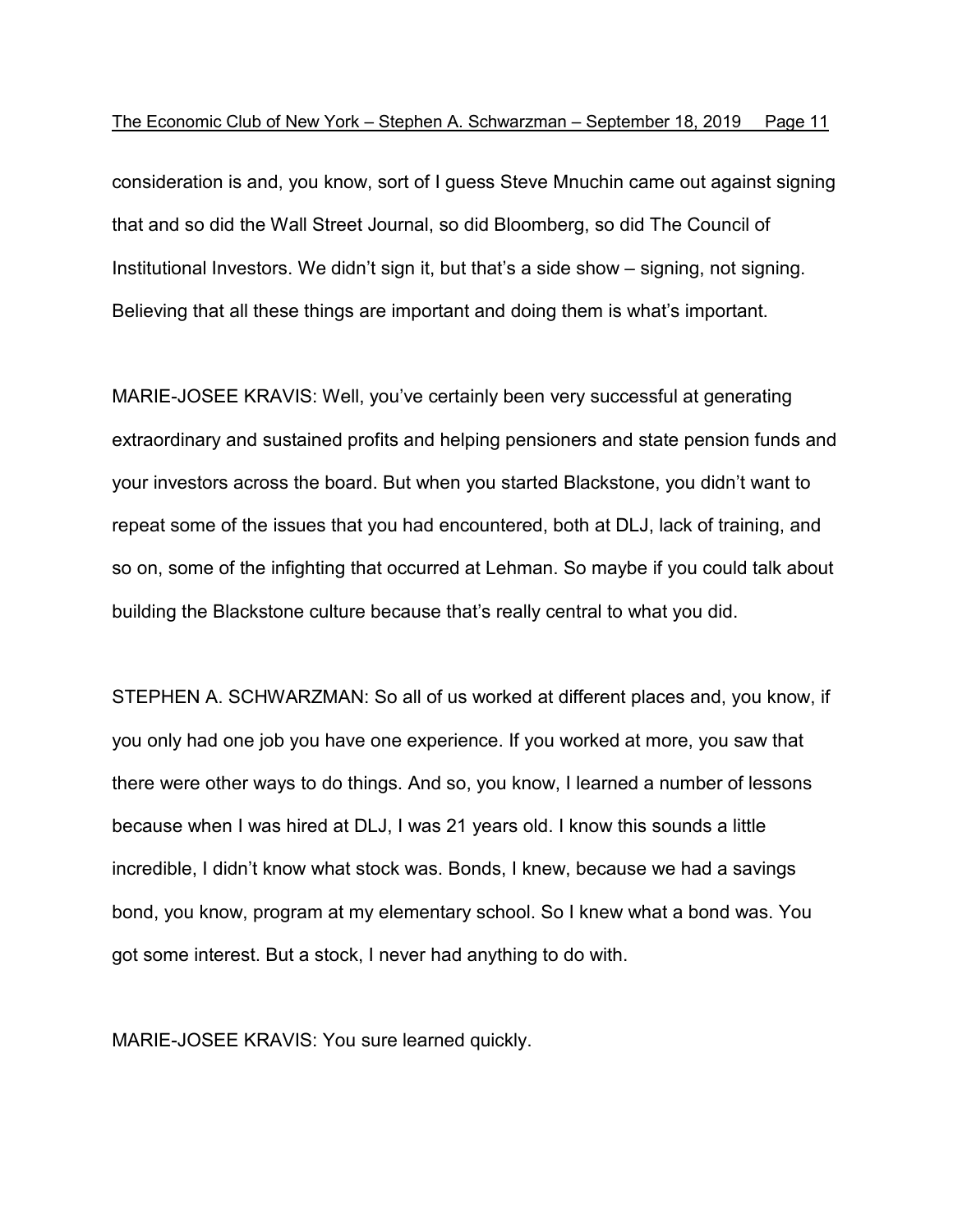STEPHEN A. SCHWARZMAN: And all the securities in between, you know, I never heard their names. And so, you know, they gave me a desk and I had a secretary of all things, and I had no capability of executing anything. So I was wondering what I was supposed to be doing sitting at that desk. And unfortunately for me somebody walked in with an assignment and they gave me, like an annual report. I didn't know, it could have been Reader's Digest. It was like a short story. And it had all these numbers in it and I'd never had an economics course. And they basically said can you study this and tell us what you think. I mean you want to talk about fear. I mean I wasn't qualified to do anything. And, you know, this particular company, Genesco, issued almost every security that existed so they didn't even make it simple. And, of course, I didn't have an enormous amount intelligently to comment. And so, you know, until I went into the Army, I was like sitting there hoping nobody would recognize me. So when people would walk by, I mean you may have had this experience, you sort of duck, hide behind something so they won't call on you. It's like being unprepared in class. So I realized I could never inflict that on another person and if I were ever in charge of an organization, I just never wanted anyone to have anxiety like that. I mean, why is that helpful? It's not even efficacious. And so when we started Blackstone, you know, I wanted to make sure we had training and everybody knew what they were doing before they were just put at a desk. It was the same thing at Lehman. There was no training when I joined in 1972. There were 30 corporate finance partners, 30 associates, and you just had a desk. And you went, oh, no, again. This time I had been at Harvard Business School so, you know,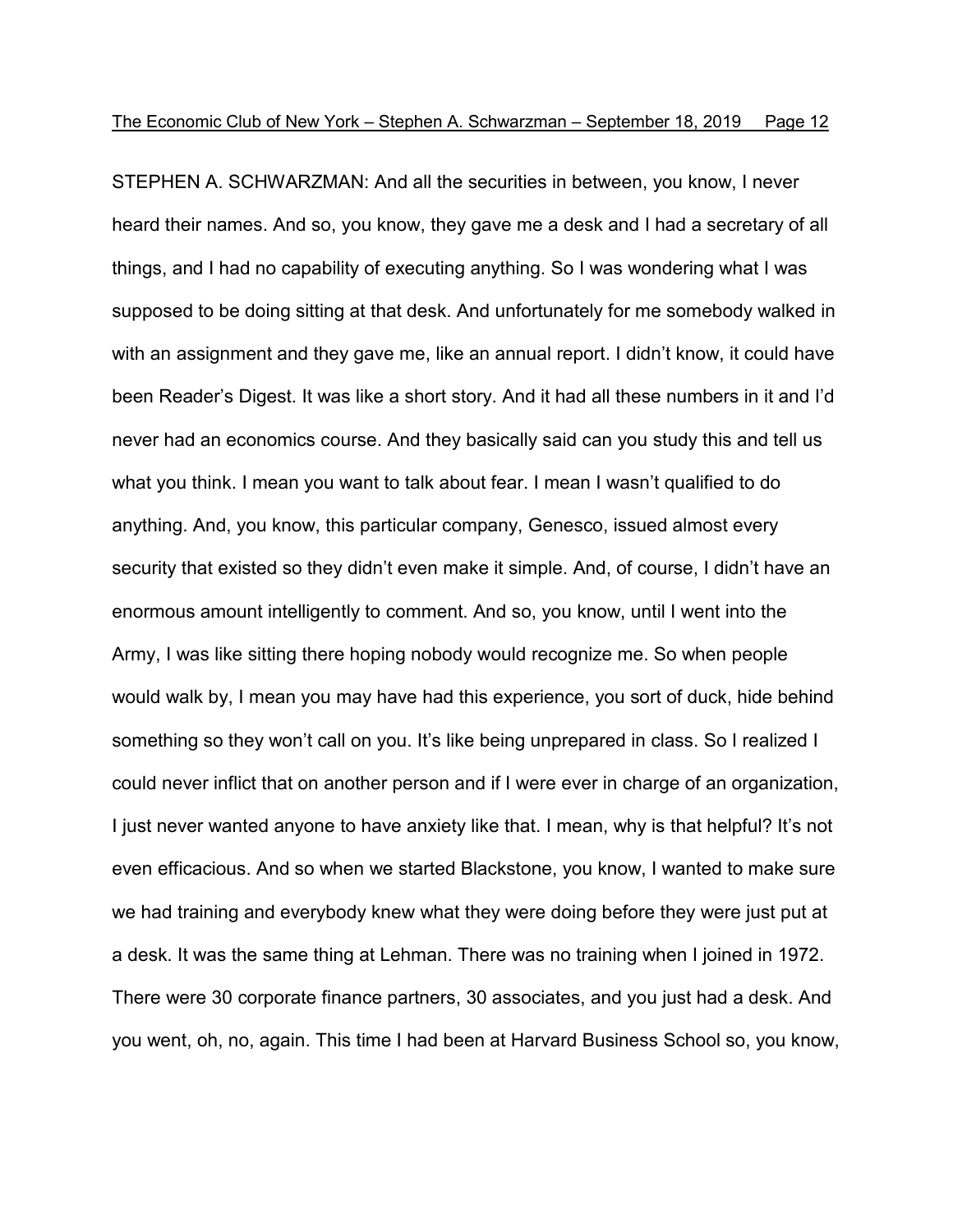I wasn't completely hopeless and hapless. But this kind of learning, you know, by throwing people in a pool and see if they drowned, you know, there's enough anxiety in jobs in finance and professional services that you really should put people in the best situation possible. You should be advocates for them. They should be helped. I talked to all the first-year people and I say, look, you don't have to actually rediscover the wheel. You don't have to re-engineer it. It's a wheel. Just use it. If you don't know the answer to something, this isn't like a test. Every group of people, for probably 100 years, has learned this. Ask one of them. Get the answer. Learn how it works. Don't figure it out yourself. There's nothing to be gained. Just like get it done, learn it. And you want a culture that's so open and so supportive that asking is, there's no negative. Asking is a strength because if somebody gives you that answer and you can incorporate it in your thinking from a process perspective, you've just saved, like a half an hour, an hour, a day, a week. And, you know, just learn more things. So, you know, I like to do things, we're helping everybody who works for us and also create a culture where there's basically no politics, a meritocracy culture. It's really important because if you don't tell people that, then the human condition is they think they have to kill somebody off so that they can get promoted. And you don't have to because if you have an organization that just keeps expanding, then, in fact, I had a meeting today around 11:00 with my, I can't even say number two partner because Jon's smarter than me, but with Jon Gray, and we were thinking about something, and we said, who can we put in there that can transform this? And, you know, our scarce resources like, and we've got tons of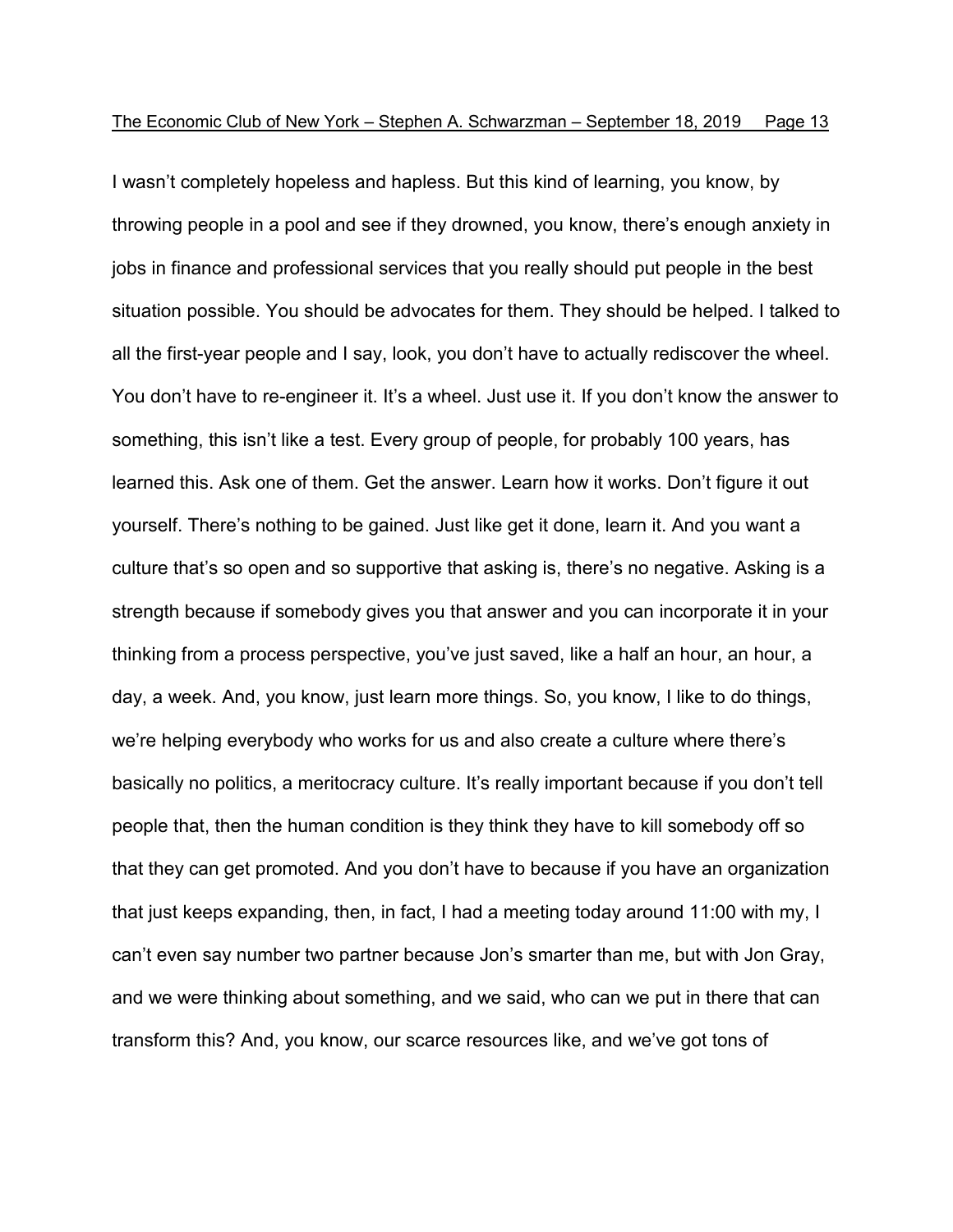The Economic Club of New York – Stephen A. Schwarzman – September 18, 2019 Page 14 amazing people, but we can use more.

MARIE-JOSEE KRAVIS: So you talk a lot about that in the book, about, you don't say that but I'll say it, that you have almost a sixth sense in terms of judging talent. You have, you're not only knowledgeable but you have this instinct about talent. So maybe talk to us about the airport test.

STEPHEN A. SCHWARZMAN: Well, you've got to do more than the airport test because that's just somebody who is good at bull-shitting with you. It's really, what you want to do when you're picking somebody, I mean I love interviewing people. It's like an adventure and I love adventures. And you meet a person and you're trying to figure out, you know, what they're like. You know, how smart are they? How flexible is their thinking? Can they track what you're saying? Can they take a dialogue further? Are they timid and are always waiting, you know, for you to ask them something? Or are they comfortable? Can they sort of, what we call it in the trade – everybody in this room would know this – can they hold the table? And if they don't know something, you know, are they comfortable saying, well, geez, I haven't been exposed to that or I really don't have a view on that, can you bring me up to date. Sometimes I walk in and I've had like a great experience on something. I'm excited about it. And I'll just sort of walk in and start talking to them about it. And, you know, the person who basically recoils because I'm not looking at a resume and I'm just talking to them like they're one of the people at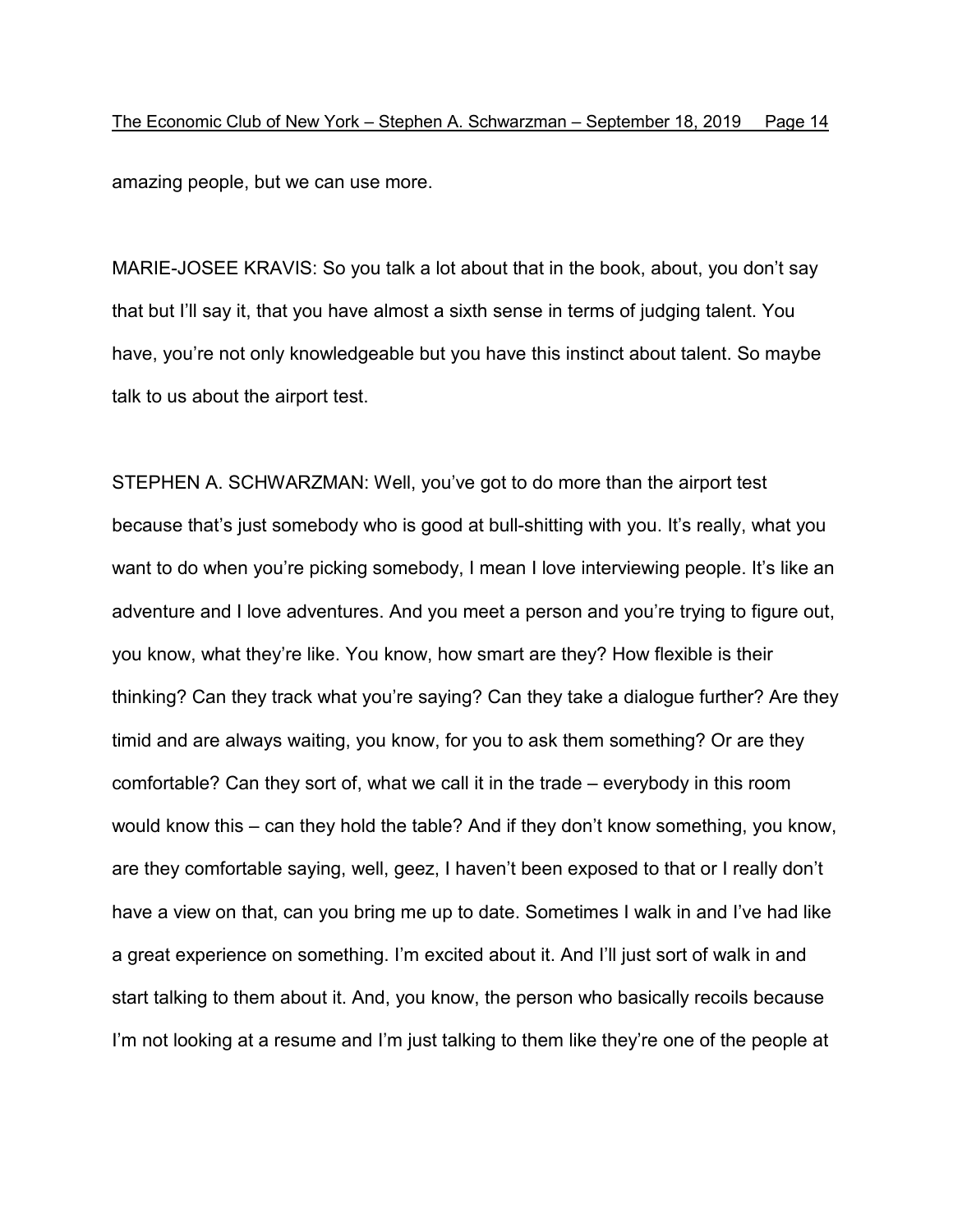the firm, they are the wrong people. Right? Because if somebody comes in and engages you with something, and it's interesting, why wouldn't you want to talk about it? So there are all these ways of figuring out, you know, what somebody is like. I always read resumes really carefully because everybody hides something in their resume, you know, like I was the National Chess Champion at the age of seven. The only reason they put that in is so you'll ask them about it. Right? And everybody has something that's an oddball, they usually put it  $-$  by the way  $-$  down at the bottom with interests. And I always fall for that because they want me to. And, you know, I'll say, okay, so how did you learn chess? And, you know, how did you beat the whole country at seven? Were you happy about that? It sounds like it's great. And then they'll open up because that's their crutch to have themselves be comfortable. So, okay, fine, if they want that, let's start out being comfortable. And you wander around a little bit and you can see if they're on their game, that, you know, they deal well with stress. And the other little trick is always look at them in the eye because the eye is the window on the soul and people basically give themselves away when you're laser-focused on them. Not in an intimidating way but in an interesting way. So I love doing that part of my job because it doesn't take much prep work and it takes a half an hour so it's sort of fun.

MARIE-JOSEE KRAVIS: Well, let's talk about your secret sauce because you start Blackstone with Pete Peterson. Initially it's more of an M&A firm. You become a private equity firm. But that's not enough. You then expand into other areas – hedge fund of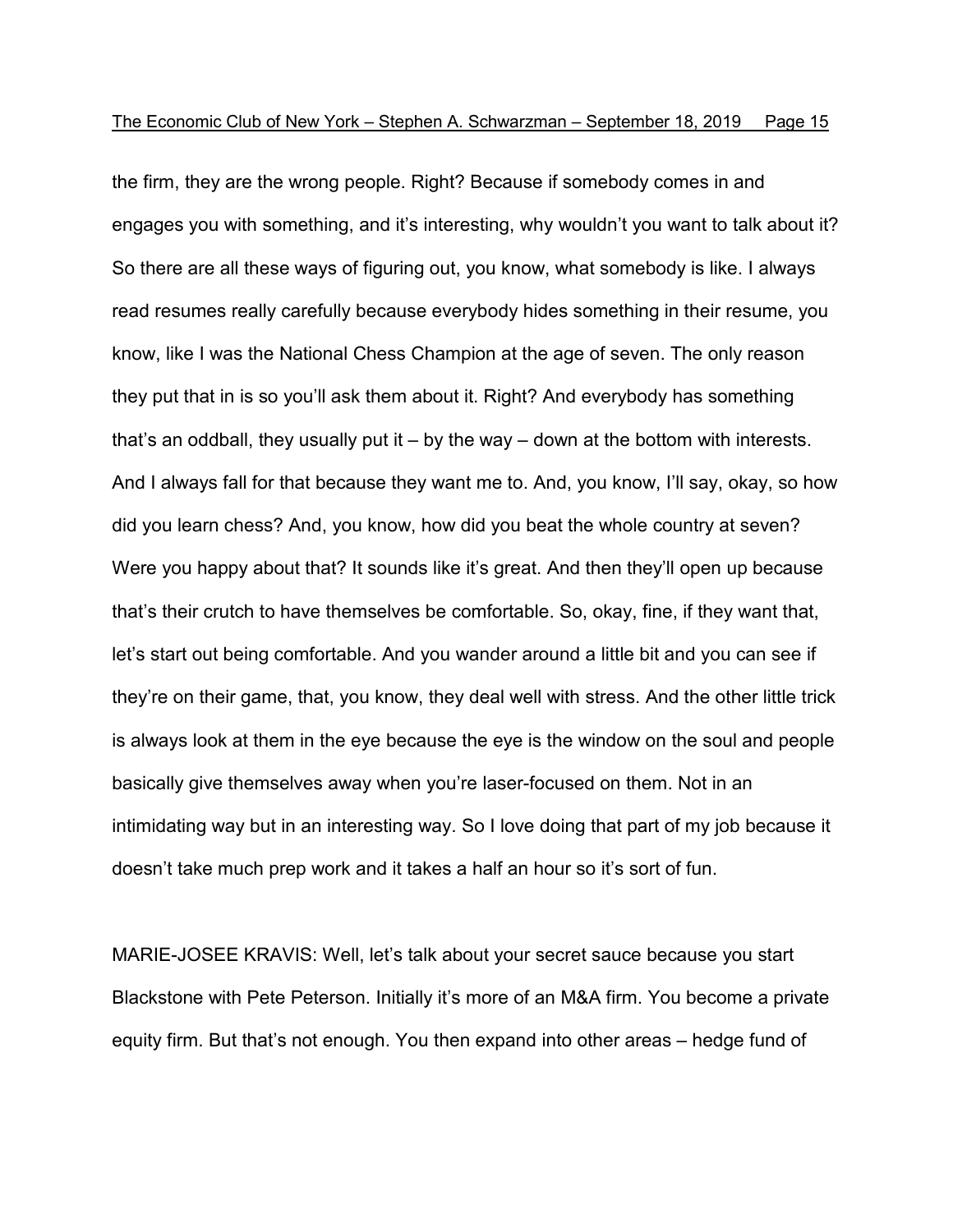funds, into real estate. Did you have a vision when you started or did that come along iteratively?

STEPHEN A. SCHWARZMAN: No, we had that vision when we started. You know it was very interesting, my partner, Pete Peterson, was very smart. He passed away last year. But Pete was a real great summa thinker, a little different than me. And, you know, he was a great process thinker. And so before we went into business, we basically had breakfast every day at the Mayfair Regent. We were the first people there, the last people to leave. You know I had so much coffee, I think I'm still awake. And, you know, we were usually there two and a half, three hours. And what we talked about is how can we construct something that was different than everyone else was doing. And, as you know, Henry was doing private equity. He was the leader in the world even at that point, 1985. There were only a few people doing private equity relatively compared to now. And so we put together a business plan and we're still doing it. No innovation since 1985. So the first thing is we decided to become an M&A boutique because that's what I knew how to do, plus it required no capital. So you didn't have to take outside money and it's a great business because when you talk to people, they give you millions of dollars. Now, not today, here, but generally, what a business. I mean that's pretty good. Right? So that was going to be our cash flow. As soon as we did that, we were going to go into the, what was then called the LBO business. Now it's private equity. And the third thing we wanted to do was to start what we called in our business plan,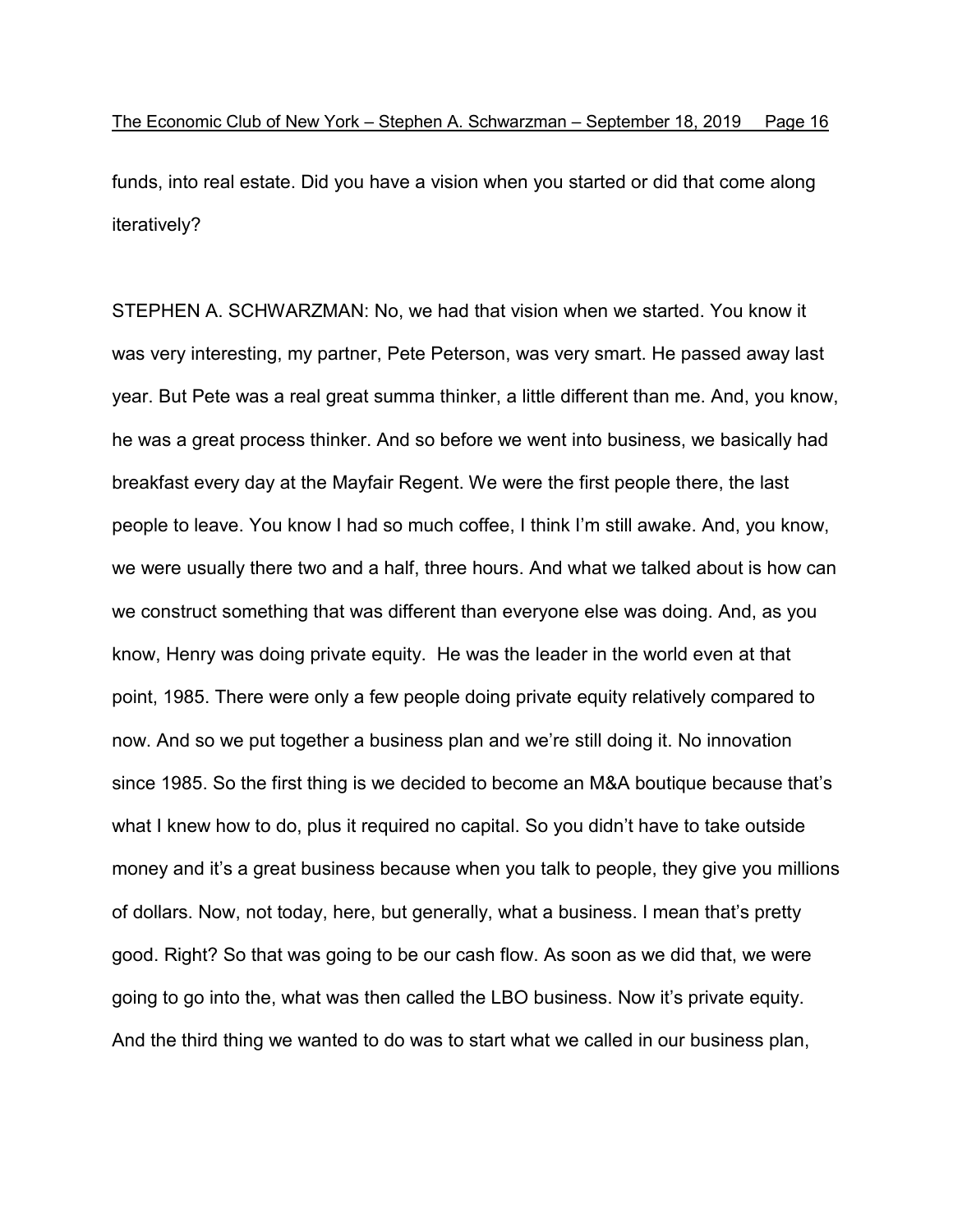affiliates. And what that meant is that we were going to identify other things that were going on in finance where either a market had gone down and there was enormous value or there was a new trend and it was so powerful that even I couldn't screw it up. Right? It was just going to happen. And once you identified that, our plan was to go into that area but we needed two things. The first was a can't miss, as an economic proposition. The second is we had to have somebody who was a ten on a scale of ten to run it. That's where most people make mistakes. And the third is that the area itself had to generate intellectual property, intellectual capital that would improve all of our other existing businesses. So everything was a building block. And what we were doing, I guess before our time, was developing like a huge database, if you will. And, you know, we didn't have algorithms so humans mined that. And the more information you have, the easier it is to see anomalies, to see patterns in changes in the world and so that's what we do. And we wrote this up and sent it to everybody. And it's interesting that nobody followed us. And we sent it to all the people we wanted to do business with and said, hi, you know, it's Pete and Steve, we're starting a new company. There were no M&A boutiques then. That's hard to imagine. Now there are so many, and good ones, including PJT that we spun out of Blackstone. And, you know, that was like a new thing and that had its own problems, I thought we'd be wildly successful. So we sent out about 500 of these letters. Nobody called. You try that one as an entrepreneur. Nobody called. So then we called all of them. You can spend a few weeks calling 500 people. And we managed to get no business. (Laughter) So if you ever start something and you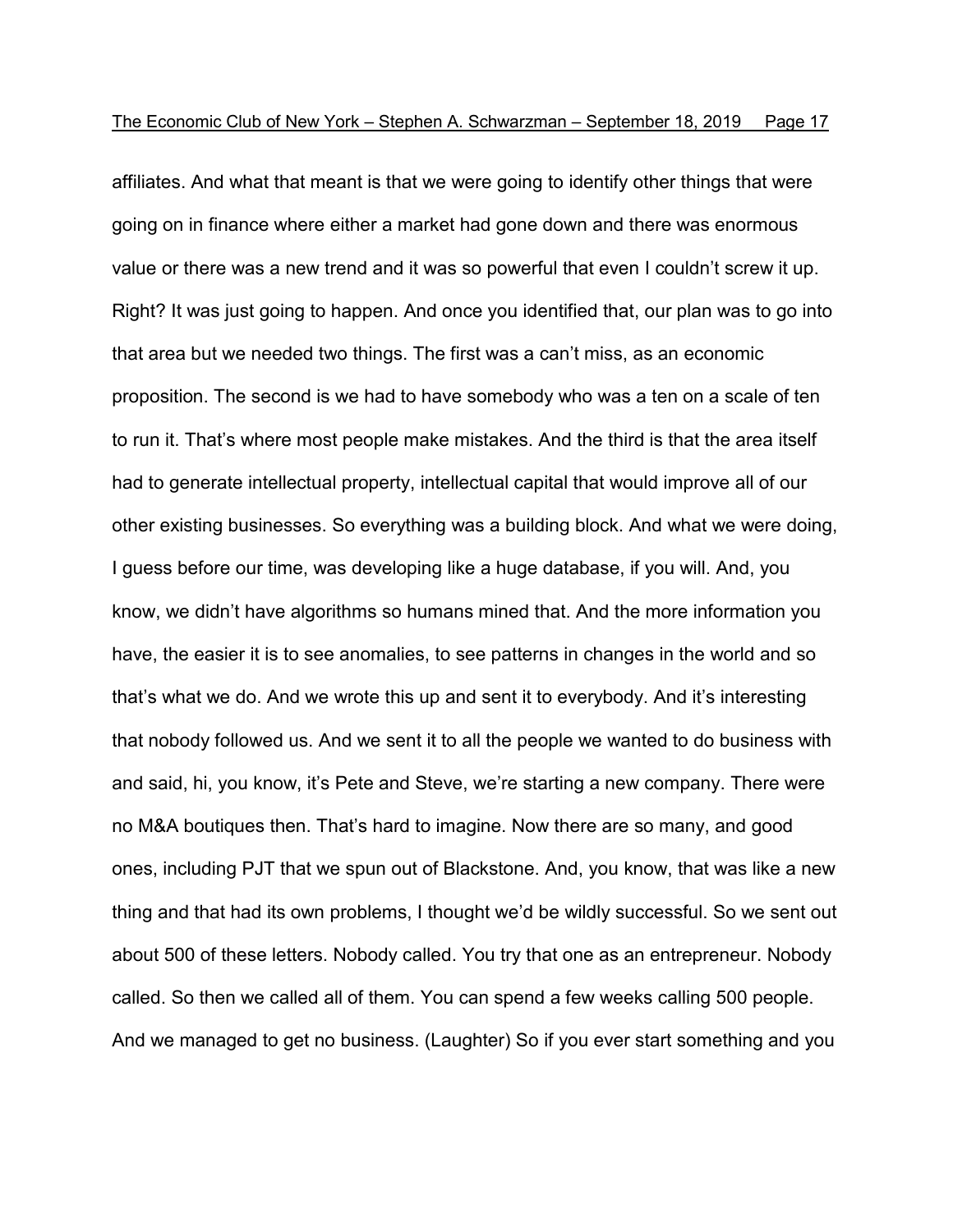have no business and you have an office, even though we only had three people, it was Pete and me and Pete's secretary. I didn't have a secretary for two years. I answered the door. I answered the phone. Not very grand, this entrepreneur thing.

MARIE-JOSEE KRAVIS: Yes, but one of those knocks on the door that you answered ended up paying off tremendously 20 years later when Sam Zell knocked on your office and you sat on the floor and talked to him about real estate.

STEPHEN A. SCHWARZMAN: Yes, that was pretty weird. So we hadn't set up yet, you know, when you set up an office, usually they deliver a carpet. You know you've got to have some kind of carpet and it comes rolled up. And we didn't have, we didn't have anybody to receive that. So there's a knock on the door, so I opened the door. There's some delivery guy and, you know, he's wearing black leather trousers and a black motorcycle jacket and a little hat. And so he said, is this, is Steve Schwarzman here? I said, I was the only person there out of the three of us, and I said, yes, that's me. I said what are you delivering? And he said, well, I'm not delivering anything. I just wanted to see you because my sister told me I should see you. I said, who are you? He said, my name is Sam Zell. I said, what do you do? He said, I own some real estate in Chicago. And I said, well, why are you dressed up in this outfit? (Laughter) He said, because, you know, I left my motorcycle downstairs. I said, where did you leave your motorcycle? He said, well, I chained it to a hydrant on Park Avenue. And I'm thinking, this is my new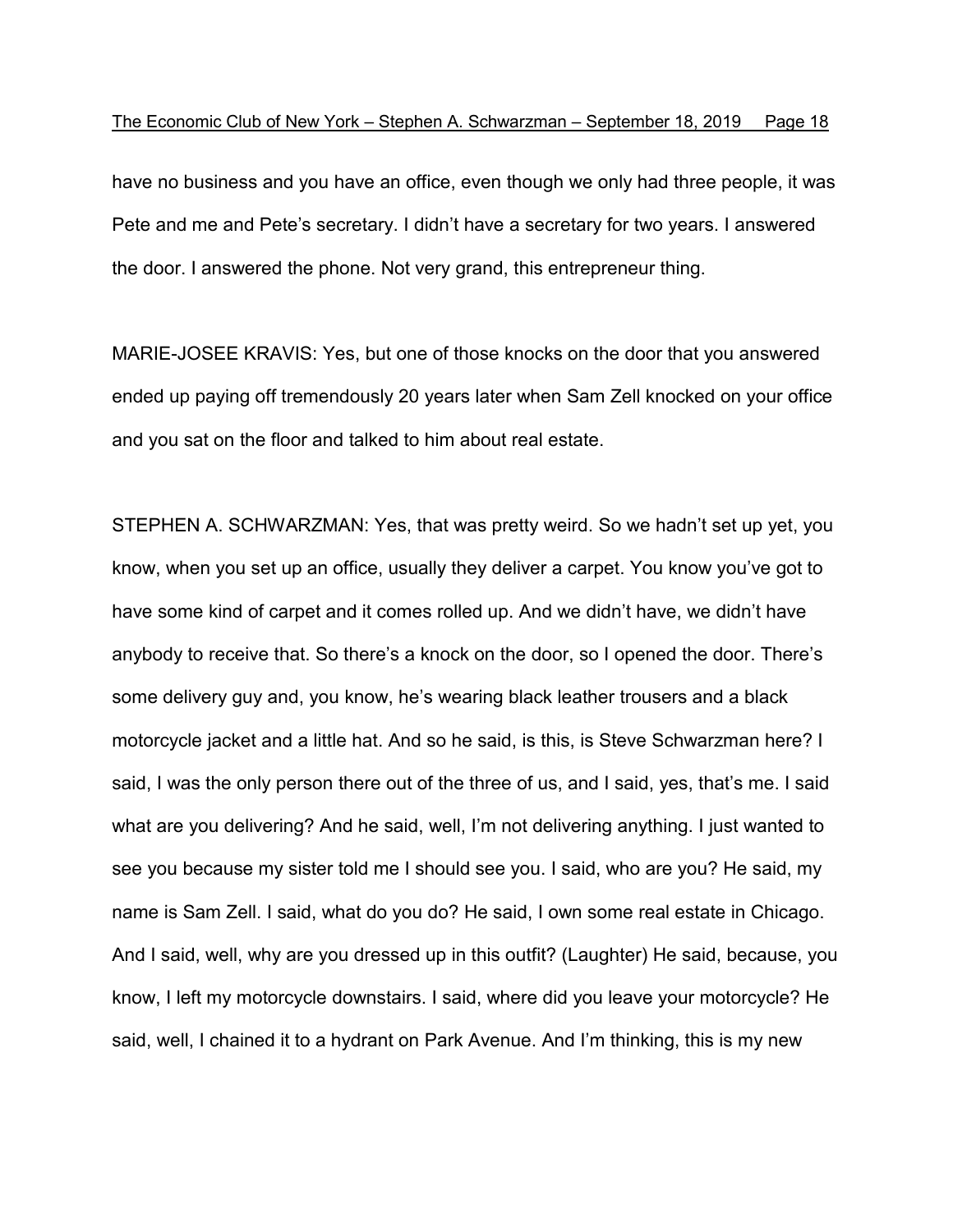career? Is this possible? And I said, well, you know, why don't you come in. I said, by the way, I don't have any furniture so, you know, we're going to have to sit like on this rolled up carpet or lean against the wall. So he was sort of nonplussed about that. I said, you can take your hat off, it's okay. And so I said, so you own some real estate. He said, yeah, I sort of do troubled real estate. Sam ended up, he was the largest real estate owner in the United States, so he owned some real estate. It wasn't just 1985 that he was in that position, but he bought a lot more. And I said, what do you want to know? He said, well, I don't know anything about companies and my sister, who I had been involved hiring at Lehman, who was – I don't know why I do things sometimes – she was so smart. I mean you met her and like, intelligence to burn, knew nothing about finance, nothing. So I figured she's so bright. We ought to be able to train her to do something. So I hired her and she survived and now she's managing a whole bunch of money and she's very gifted, Leah Zell. And so Sam said tell me how companies work and so forth. So we ended up, at the end of the day, buying a company from him in Chicago that did dredging. And, more importantly, we bought his major business which was called EOP. We paid \$39 billion for that asset, near the top of the market. We knew it was near the top of the market. So when Sam is selling, you actually do not want to be a buyer. This is like a bad idea.

MARIE-JOSEE KRAVIS: And it was a roll of the dice. I mean you pre-sold part of it, but it was really...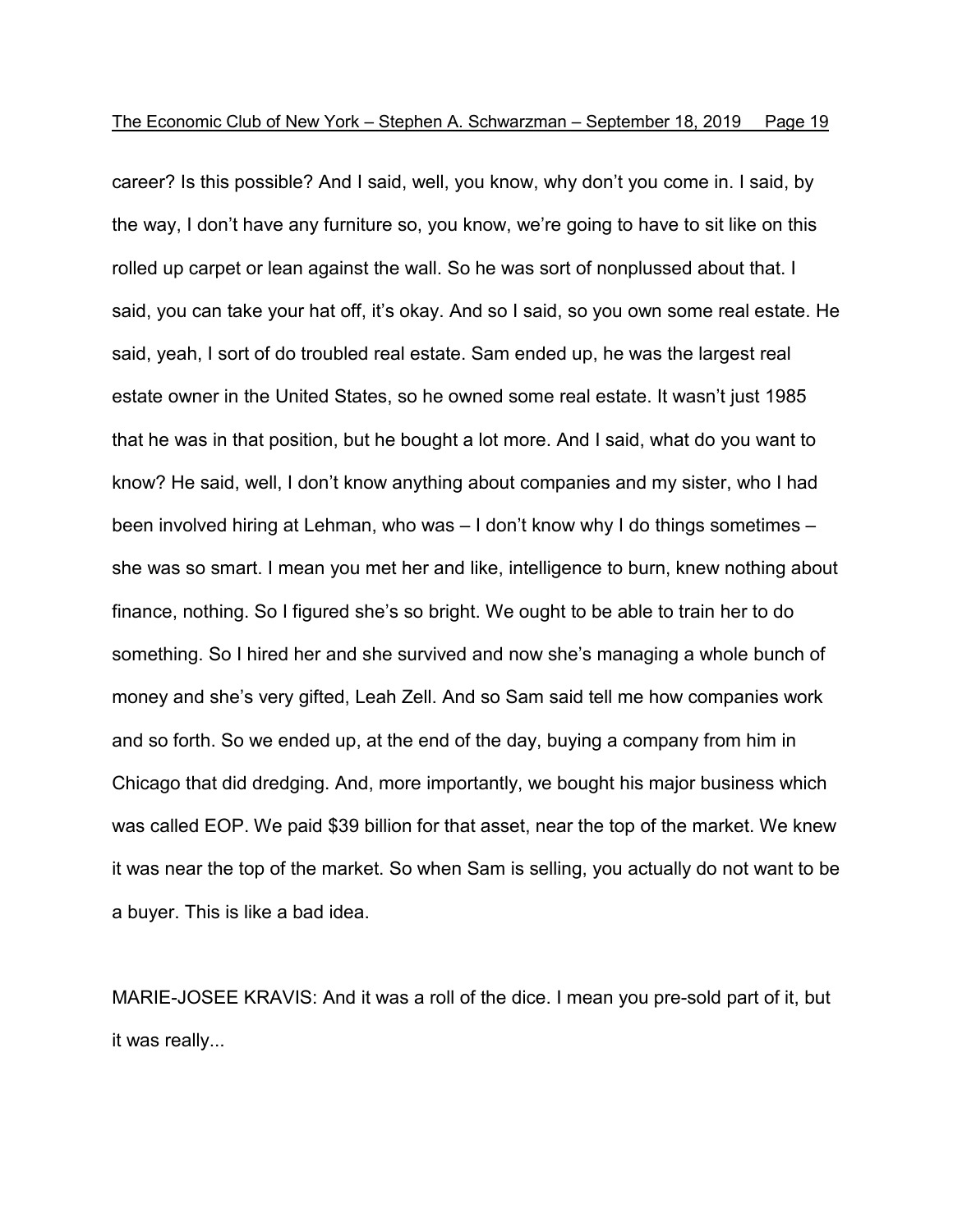STEPHEN A. SCHWARZMAN: Well, you know, it was a lot of us at the firm, you know, like what are we doing? Because it was a unique group of assets.

MARIE-JOSEE KRAVIS: Just to remind everyone, this was 2006?

STEPHEN A. SCHWARZMAN: No, no, why would we do it in 2006, when we can do it in 2007? (Laughter) And maybe blow ourselves up. So because it was so big – nobody had ever bought and sold \$10 billion of real estate in the United States – this was almost \$40 billion with just one buy. And so there was a discount, if you will, for that huge size and so we paid something like a 5.5% cap rate. But for individual buildings, if you could just buy one, you know, you might pay 4.5%. So we sort of looked at this and said this deal is dangerous at this scale, at this stage in the economic cycle. But if we sold half of it at a 4.5%, we can take that 5.5% and move it up, it would be much more conservative. And I didn't want to take a minute's exposure because sometimes bad things happen to nice people. We're nice people. But if I got stuck with \$39 billion of real estate and the world just turned over, and we had the intention to sell but we couldn't do it, then we could go down with that ship. So basically, we sold half the company the day we bought it. So now you've got \$60 billion of real estate moving around in one day. It was like a complete out of body experience. And so we got that done and cleaned up the conference rooms because they sort of had a bad odor, right, because everybody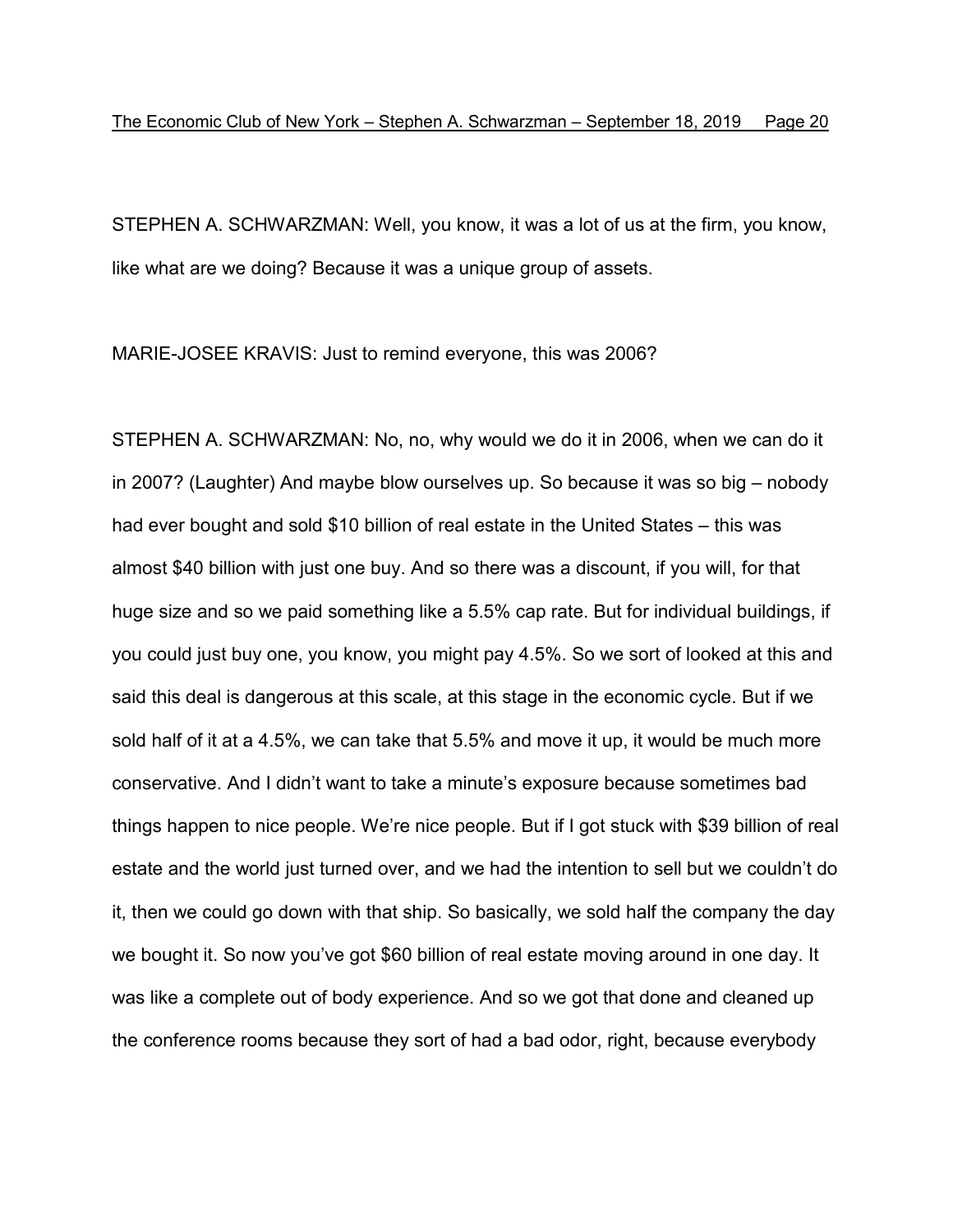was in these things. Came back in and said, you know, that was so good, why don't we sell the half of what we got left so then we can keep climbing up. And we ended up with, I think, creation, around 7.5% cap rate and a 4.5% market. This is like a huge amount of conservatism. And we sold that within a month and then we ended up making 3.2 times our money on \$10 billion, which looks like a small amount but still pretty big, at the top of the market. And we got out with our lives and it's because, you know, if you're in finance, there are no brave, old people in finance. You mostly get wiped out in your 30s or 40s if you're brave. And the bravery sounds good when you're like, you know, sort of talking to yourself or reading a book on some successful person who did one thing well in their life, they were brave. But for those of us who, you know, you live with one, you know, we're not so brave.

MARIE-JOSEE KRAVIS: Well, speaking of brave, the economic environment has become so much more complex and we're going to hear within an hour or so about the Fed decision. Do you have a view on negative interest rates?

STEPHEN A. SCHWARZMAN: Do I think...

MARIE-JOSEE KRAVIS: Do you have a view on negative interest rates and the impact on your business and the economy? STEPHEN A. SCHWARZMAN: Yes, sure, I have a view. I don't know that my view is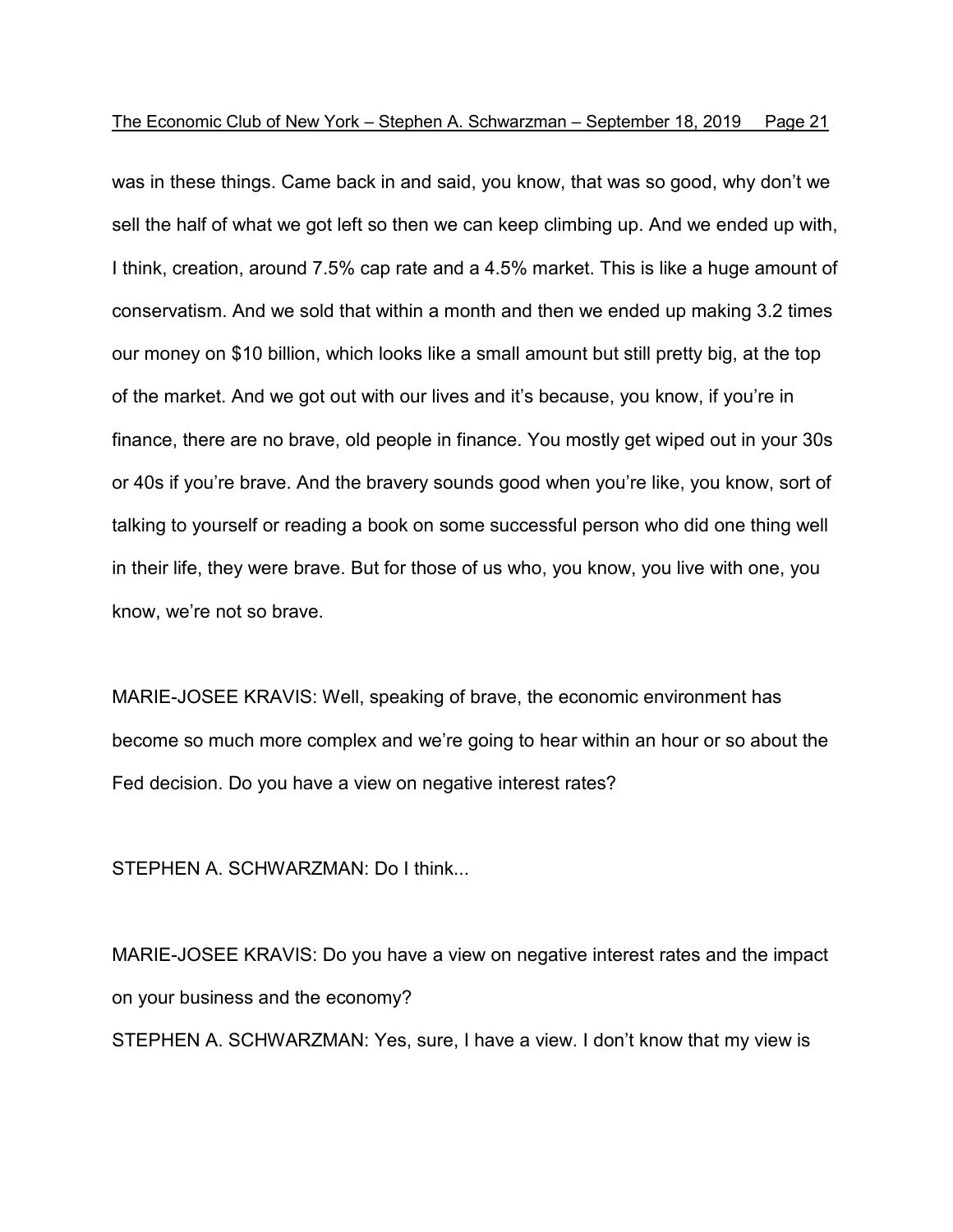right, but I've got a strong view. My strong view is I don't think it makes any sense whatsoever. Why would I take my money and pay somebody to take it? It's hard enough to make it. (Laughter) I really just don't understand the theory behind negative interest rates. It makes it really hard for financial institutions to earn money. If banks have trouble earning money because they don't have a normal interest rate spread, then they can't accumulate capital so they can't expand. So if they can't expand, they can't give credit, extend credit to people and to businesses. So those economies won't grow at any reasonable amount. And so as central banks have forced different countries to be in that position, I think it's a huge handicap. Interest rates going down is basically stimulative until they go too far down. If you have a society where you save money, let's pretend you're older, and you depend on those savings, you know, to live and interest rates are negative, you can't do anything conservative to pay your bills. So I think it punishes, you know, sort of regular people. And as you go deeper and deeper into this sort of negative interest rate territory, you make it harder and harder for your own economy. It seems like low is good, but too low, I don't think is really the right way to go.

MARIE-JOSEE KRAVIS: Do you worry also that as people are searching for higher yields, they will make riskier decisions and mis-allocate capital? And I'm thinking in particular of the retail investor. We had Jay Clayton here last week and one of the things that he emphasized is having more access or providing more access to private markets for retail investors. Is that a good idea?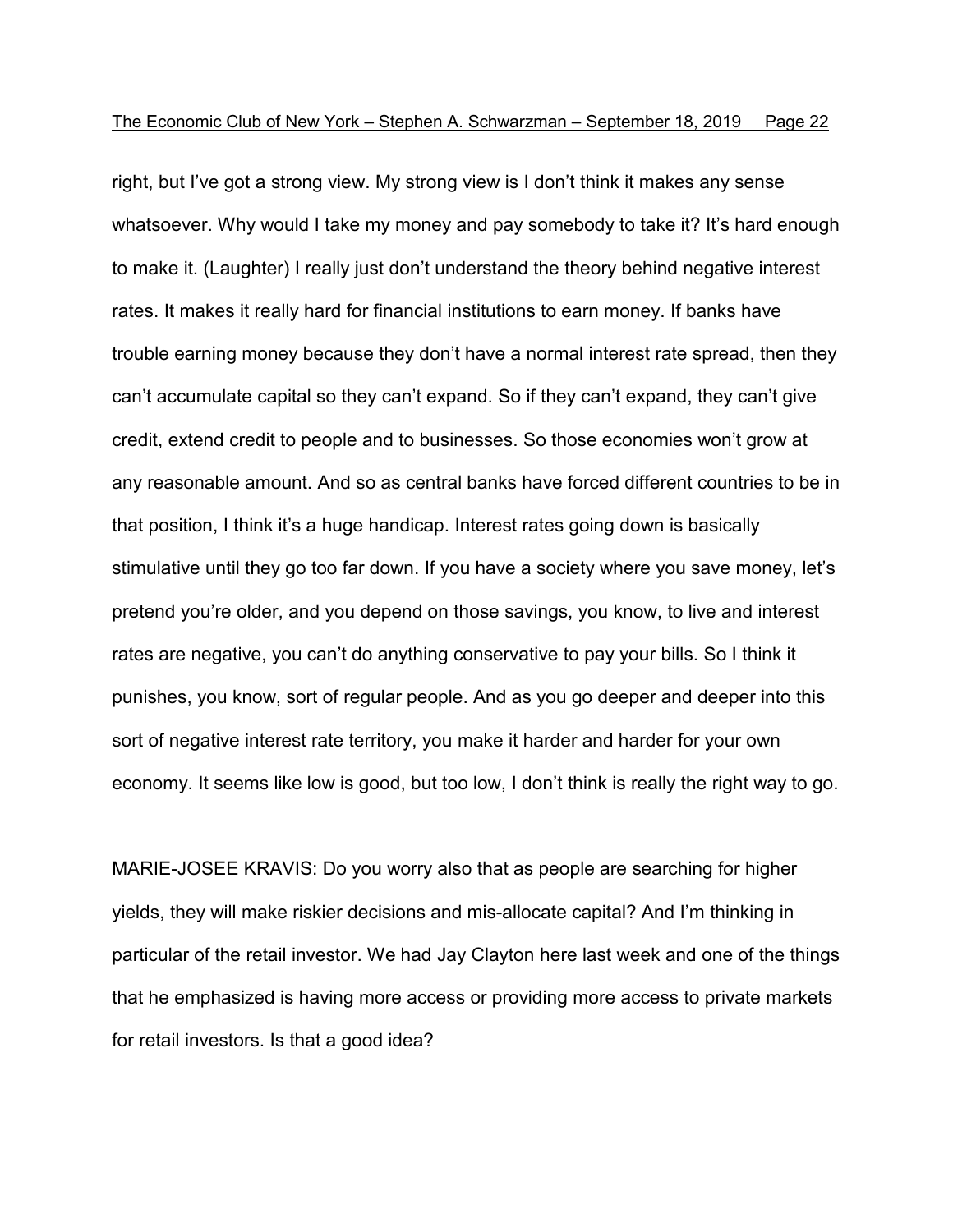STEPHEN A. SCHWARZMAN: I think it's a good idea because what's happened is that when you have low interest rates, as you say it makes it harder for people. But private markets which, you know, we're in, that's our business, we have some other businesses too, have turned out to be quite conservative. In other words, you know, we historically have basically not lost money on investments. I don't think we've ever lost money on a fund. People lose money on stocks all the time. So if you have private investments which aren't like buying stocks – when you buy a stock, you buy a stock, so you get the opportunity to watch it go up, stay the same, or go down. It's a passive sport. When you buy private investments, you buy them typically for control. The only reason why you want to control them, because you pay a premium to get them, is if you think you can make that asset grow much faster. And if it grows much faster, one, you'll create more jobs. But when you exit it, people will pay you a higher P/E multiple for something that grows fast as opposed to something that didn't. And then if you put leverage on top of it, if you do a simple mathematical model of that, then instead of what the stock market makes, you should be able to make about twice the stock market. And that's what we've done. It's not that hard. And so why shouldn't regular people have the benefit of that, particularly when Americans have very low savings. So to the extent you need liquidity and you can't do that, you wouldn't put all your assets in that. But to be forbidden basically to do any of that when, you know, the people in this room, you know, probably invest in these asset classes. If not everyone, you know, you probably have 80% of the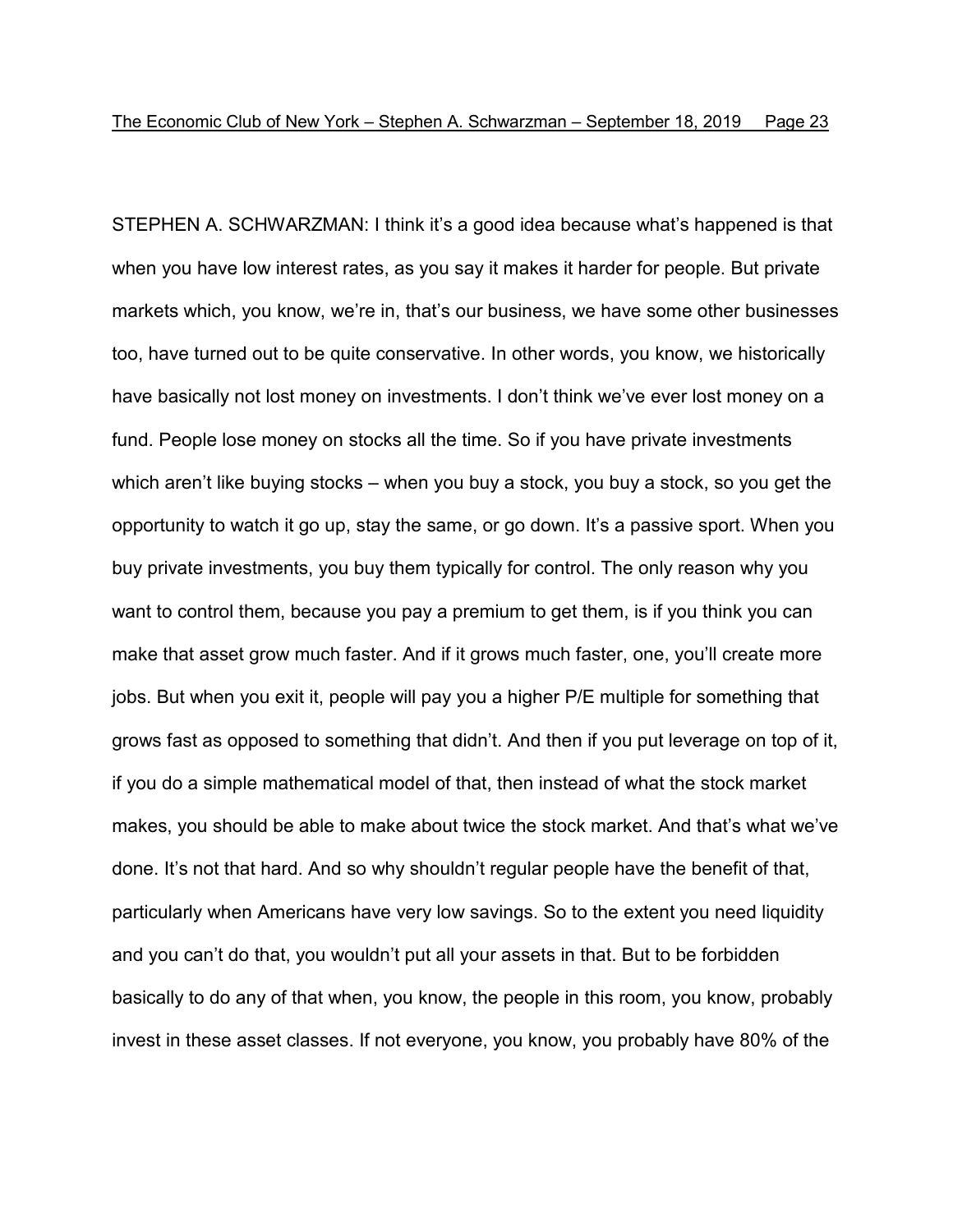people. Why are they doing it? Because it's smart. There's low risk and much higher return and control. So, if something goes wrong – because everything doesn't always go right – you can change it. In the stock market, when you make a mistake, you just sell at a loss. Actually, you wait for a while to make sure the loss is worse, and then you get totally discouraged and then you sell it.

MARIE-JOSEE KRAVIS: It's called hope and then desperation.

STEPHEN A. SCHWARZMAN: That's the way the world works. So I think broadening the base for, you know, sort of different Americans with 401Ks and so forth, it depends how they regulate it, who is allowed to do it. You can't have every, you know, sort of person on the street corner say, well, give me some of that money, I can do that too. That's a little bit of a danger. So I think, you know, I wouldn't be surprised if they came up with, you know, some change.

MARIE-JOSEE KRAVIS: But you've been very thoughtful, obviously it's part of the secret sauce of your success. If you look forward, are there areas where you wouldn't invest? Are there sectors that you think are too high risk – whether it be financial or reputational risk? As you think of the future, how do you hedge against some of those risks?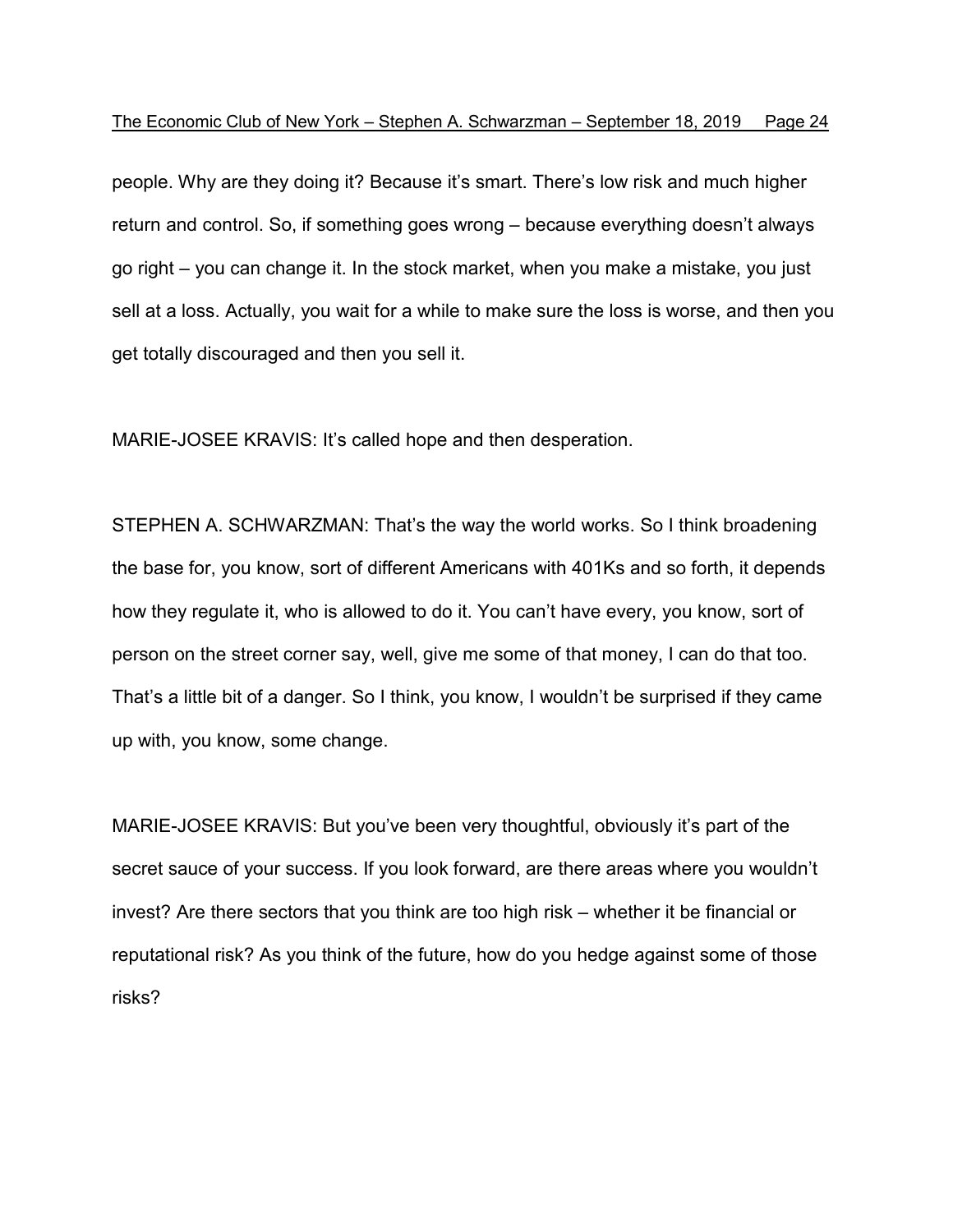STEPHEN A. SCHWARZMAN: Well, reputational risks are, those are sort of like no-go areas and different people have different views on that. But, you know, we had a chance right at the beginning of our firm to buy The National Enquirer. For some odd reasons, we had an exclusive. And I wouldn't do it. And the reason why I wouldn't do it is because I thought The National Enquirer at that point, besides the two-headed cows and other things, would print stories about people that were just untrue, that were salacious, and I never wanted to ever hurt anybody. So I thought the premise of doing that was wrong. It didn't matter whether you could earn money. Why would you be in money, why would you try and earn money by hurting people? So, you know, I also looked at, you know, smoking cigarettes and some of those things. I mean if the Surgeon General is putting stuff on that this is going to kill people, why would I ever want to be part of killing people? I mean there's certain bright lines where, you know, you just sort of go what are we thinking? And so different people have different points of views on things. But I've always looked at things, you know, would I be proud? Is this consistent with my values? And if it's not, you just don't go there. Now you asked the other question about sort of danger areas. And, you know, the system right now is in quite good shape. The regulators, even though we slowed down the growth for eight years, we've accumulated enough capital now that our banks are the best in the world in terms of their capitalization. So we've really done a great job with that. In terms of markets, we're at record. So whenever you're at a record, you always sort of say to yourself, is this warranted? And the more you ask that question, the more you're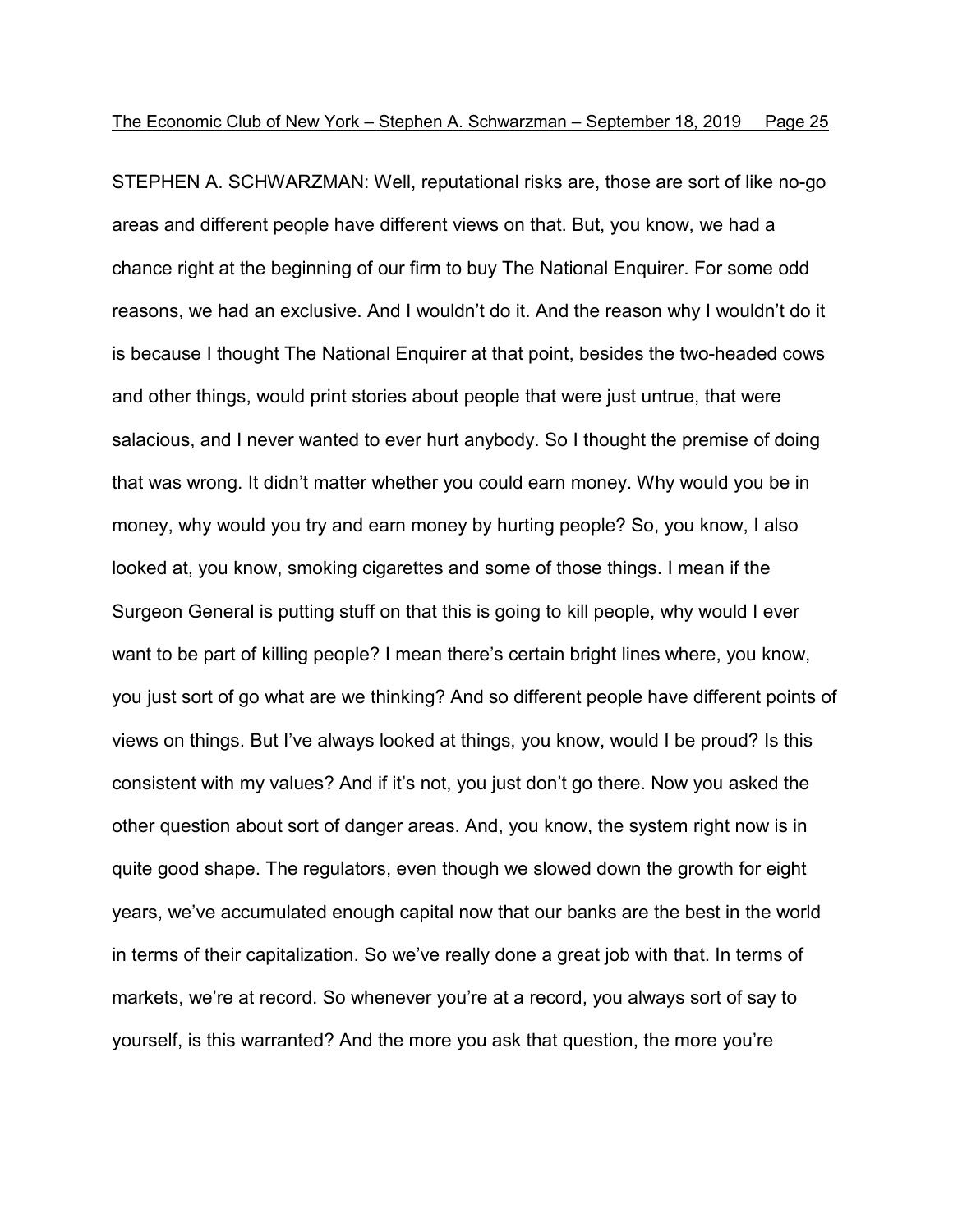answering it. So we're sort of in a, sort of, we're up there. But in terms of, you know, we don't have bubbles in real estate and real estate supply, but where you can see real oddness is in tech private valuations. And, you know, I've been through periods – for those of you who are old enough – around 2000, just 19 years ago, people didn't have revenue, they had eyeballs. Right? You would sort of count eyeballs. I never understood that. What were they counting? I mean how about revenue? How about profits? Things I understand. So that cycle where people were counting eyeballs roughly, I think it was like 99% of the venture deals went busted. And you could see it at the time, I won't even tell you which firm, they held out and then they started underwriting this crap. And I said, why are you doing it, things are going to go bankrupt. And they said, yeah, we know, but we've just lost too much market share. So this is the way finance works. You can hold out for a while and then you play that game. So now, you know, I don't know anything about Uber at all. Nothing. But when it was private and you're talking about these massive valuations with no prospect of profitability, you know subsidizing drivers and all kinds of stuff. Now, I sort of looked and said it seems like a lot of money to me. I didn't really analyze them. It just seemed like an awful lot of money for something that's not supposed to make money for a long time and where the whole setup, you know, has subsidies and odd regulatory things.

#### MARIE-JOSEE KRAVIS: And WeWork?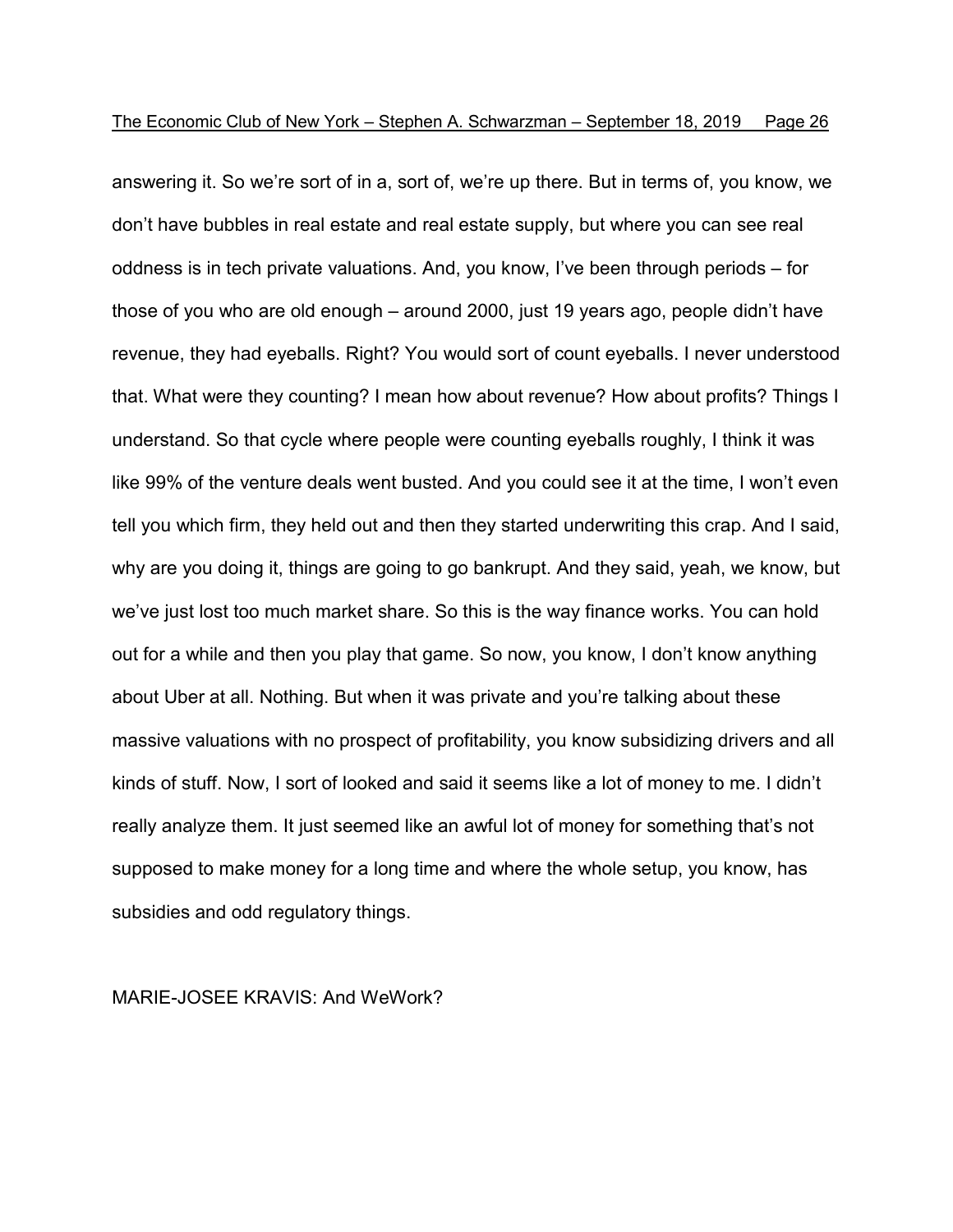STEPHEN A. SCHWARZMAN: Well, I was going to go there, but you just jumped, appropriately. (Laughter) And, you know, WeWork is, I've never studied it. But we did own a similar company that I think was worth, you know, like, I don't know, a few billion dollars. These people were doing the same thing and they were supposed to be worth, what was the number?

MARIE-JOSEE KRAVIS: \$47 billion at one point.

STEPHEN A. SCHWARZMAN: And I sort of went, what? How do you get this? It doesn't seem right to me given what they're doing. And there were other issues, you know, in terms of short-term leases and owning them long term. And that's all fine unless the world collapses. Then it's not so fine. Right? So I sort of looked at it and I said this one I just don't understand. Usually when I don't understand something, that's bad for the other side. Right? Because I'm just like a rational person. I don't fall in love with things because it's a moment. So I obviously have a stunted emotional life. And, you know, I sort of looked at that. So, of course, what happens, they file the thing and leave aside the governance and all these other things and so now the whole thing didn't work. Does that surprise me? No. But because tech is so powerful and everything is about to be disrupted, almost everything, that it's gotten such a multiple that as long as, you know, what do they call them, trading sardines instead of eating sardines, you know. And you just keep bidding things up and, you know, you'll have some great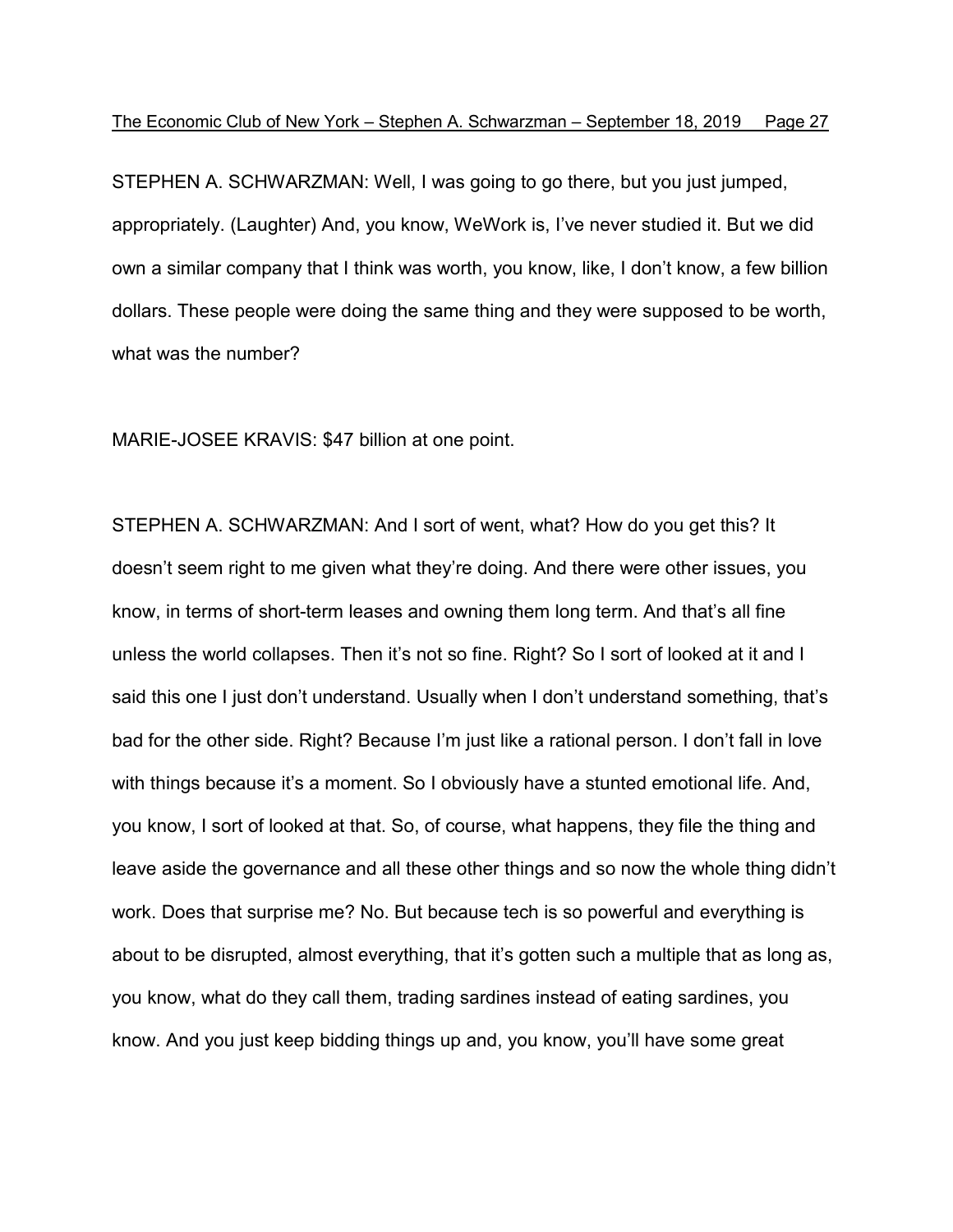companies like Google and remarkable companies. But a lot of the ones that are aspirational, if you stop financing them and they can't get that cheap money, then bad things happen. And that's a sector right now where, you know, it's pretty clear for the last two or three years, that's been the case. On the other hand, if somebody bails you out, you know, then you're a genius. Once the music stops, it's not so good. These are little signs.

MARIE-JOSEE KRAVIS: We could go on and on and on trying to pick your financial wisdom but I really would like to talk about philanthropy and you mentioned technology. You've made a transformational gift to MIT in creating this center that will focus on artificial intelligence. And I'm really happy that Henry Kissinger is here also today. I think he was there when you had the opening of your center. And one of the issues that Henry raised was the fact that we talk a lot about applications of artificial intelligence but not so much about implications. And you've commented on that also. How do you see this center evolving? And what is your objective in creating a center like that?

STEPHEN A. SCHWARZMAN: Yes, well, that's a great question. And, you know, if you're young, you're going to have a great run. The amount of stuff that's going to change because of technology and artificial intelligence is going to impact everybody's life and it's going to impact it in two ways. One, there are going to be all kinds of, like amazing advances, both in the medical field, educational field. It's going to be pervasive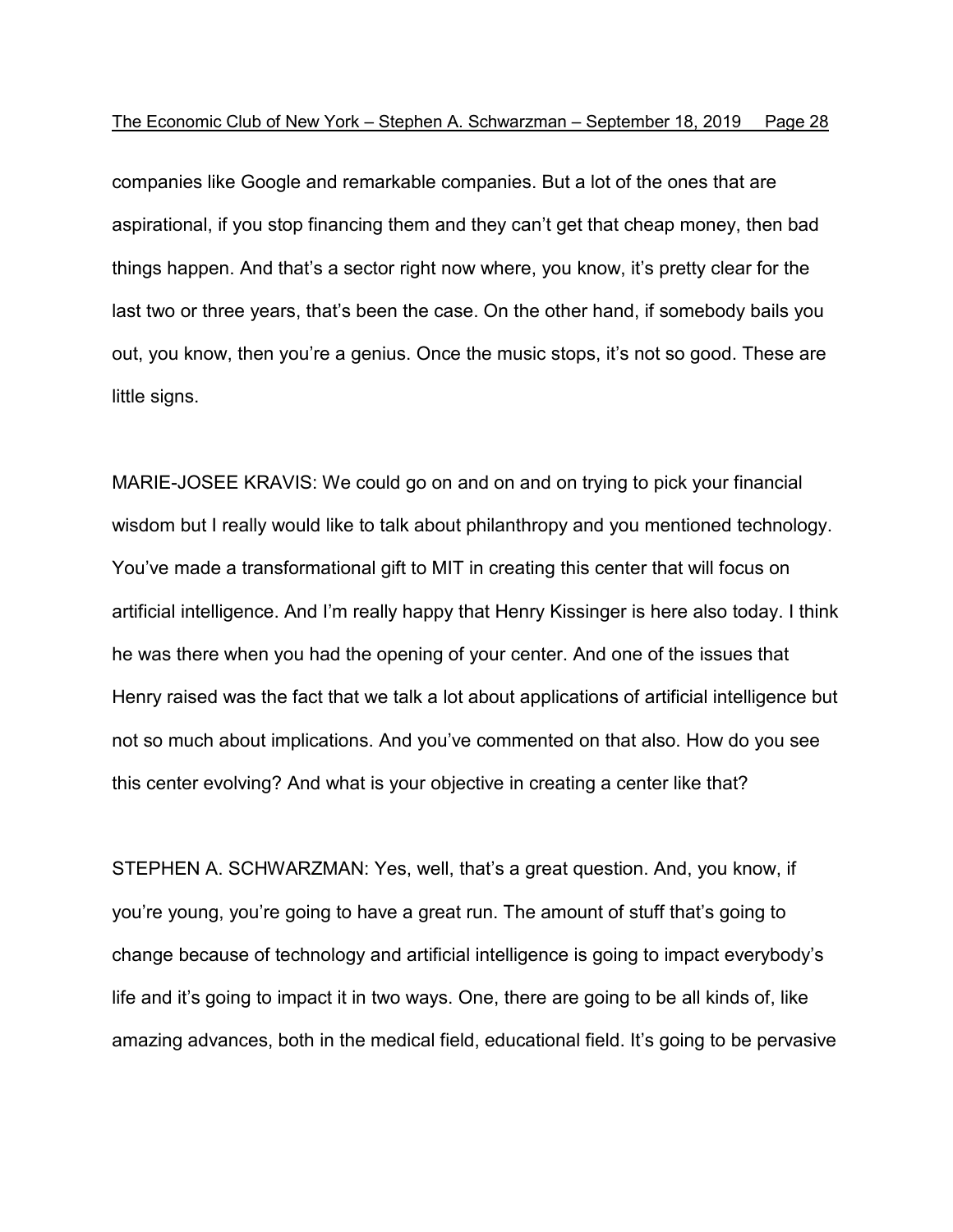and exceptionally high impact. And on the negative side, you know, unless that technology is appropriately regulated by way of the introduction of that technology, then you could have all kinds of excesses, you know, including very large unemployment that happens very quickly. And so I'll give you an example of that and then I'll tell you what Henry is concerned about. He could tell you himself, but I'm concerned about the same things. I had a guy come to my office about two months ago. He said I'm here because I want to save you money. I said, okay, go for it. And he said, well, I've got this technology where I can go into all of your companies and help you get rid of 40% of the people in your HR Department and your Accounting Department. I said, so how do you do this? He said, well, it's pretty easy. You know we set up cameras to video what people do at work. And then we, you know, sort of plug into their computers and we suck everything out so we know what they do and then we just replicate it, you know, with a machine and we don't need the people. So I said, well, how advanced is this technology? He said, well, frankly it's like really simple and we're good to go. And he said, I'm planning on doing this in 80 countries and it's not hard. So I'm sitting there going, okay, what does this do for profits of an enterprise when you get rid of, start getting rid of 40% of the people in individual departments? Like everybody's got an Accounting Department of any scale. Everybody's got an HR Department. And I'm saying what happens to all these people? It's one thing if I were to do this, what happens if this little good salesman/entrepreneur makes this sale to everyone in this room? What happens? And this is just getting started. Right? And it can happen fast. He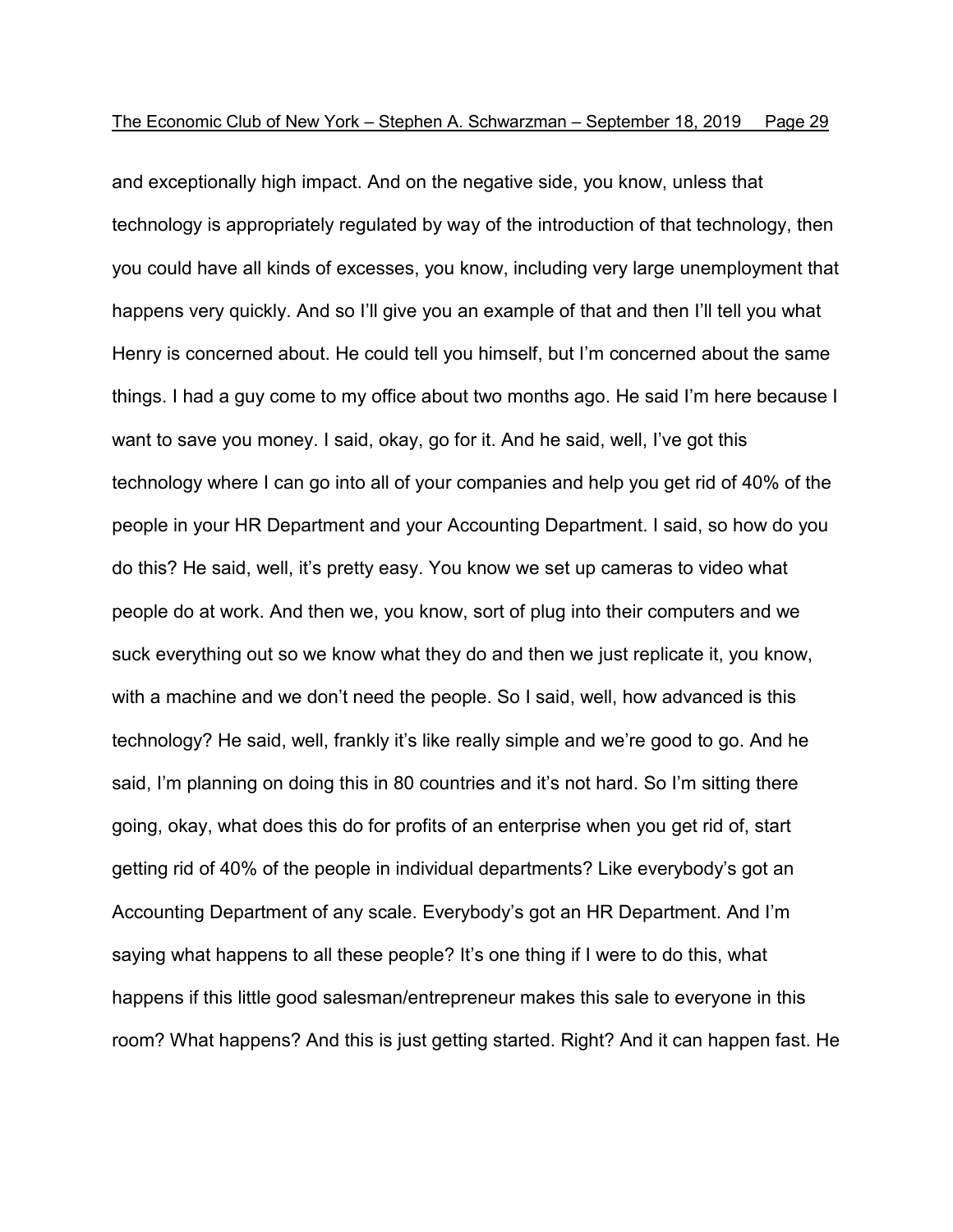said this technology is not complex. So I tell you that one little vignette because it gives you just the most primitive idea of what can happen. So the reason, you know, I was involved with MIT is I'm interested in this problem of how do we introduce this sort of, you know, astonishing set of technologies without blowing ourselves up? Because one of the things I've learned from hanging around the tech people is that the people who invented the internet – actually somebody invented it – I mean it was there but you had to like make it work – they all are extremely negative on the internet. I was just shocked. These are famous people. I mean if you know technology, these are the brand names. And they all say the same thing. They said when we thought about basically inventing the internet, we thought it would be cool – connect the world, knowledge moves around. It's all great. They said it never crossed our mind that it would be something like social media. That it would start the abridgement of free speech, would shout people down. It would make it very difficult for governments to function because everything you propose, you know, gets defeated like by a groundswell of people. He said we basically would be happier if this never happened. And I'm sitting there going, geez, I mean I've got my iPad, it seems pretty good and I don't use social media so for me, you know, it's okay. But these are the grown-ups who did this. And they're sort of in the never-again pile. So here we have, and they said, here comes AI. It's super powerful. We have to do something about this rather than just let it happen. And so this is called ethics in artificial intelligence. And so, you know, I care about that because I don't want something to go wrong for our society and I want the good things to happen. And I was also interested in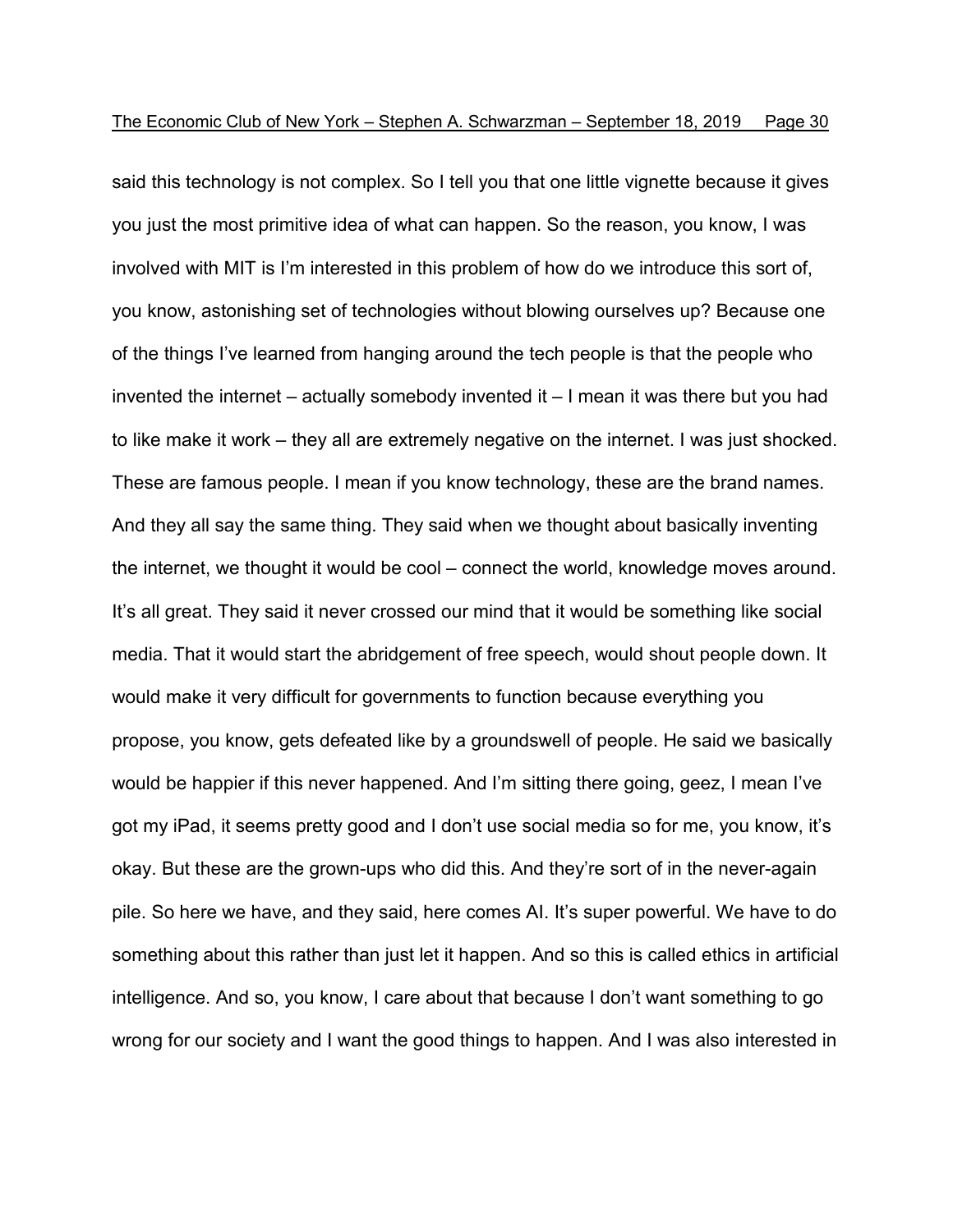the U.S. competitiveness because we're slipping. Not because we're not smart, but because some other countries are better organized and they're putting more money into things and their government, you know, has a very smart strategic plan and our government didn't have much at all. And so part of doing this gift was a wake-up call for not just the academic areas, because MIT Is going to double its computer science faculty and they'll be the first AI-enabled university in the world. You know if you're Stanford, you look at that and you say, NFW, you know, I've got to do this. And if you're Berkeley, you've got to do this. And if you're Carnegie Mellon, you've got to do this. And so basically pump-priming this industry for competitiveness was important to me and it would be great if the U.S. government can get on board and I'm hopeful that that'll happen. But that's the positive side of joining, you know, sort of a competitiveness race. But on the other side, and this is what Henry has spent a lot of time on and, you know, was up at MIT and spoke and there are certain of us who know what's happening, that it's really meant to be protective for our society and our way of life. And I don't mean sort of finance way of life, I mean on the broadest basis.

MARIE-JOSEE KRAVIS: Steve, we could go on and on and on and I'm sorry we didn't get a chance to talk about China and what you're doing there, both in business and philanthropically but thank you so much for so much of your time. And congratulations on your book. Everyone has a copy, but make sure all your friends buy it, recommend it.